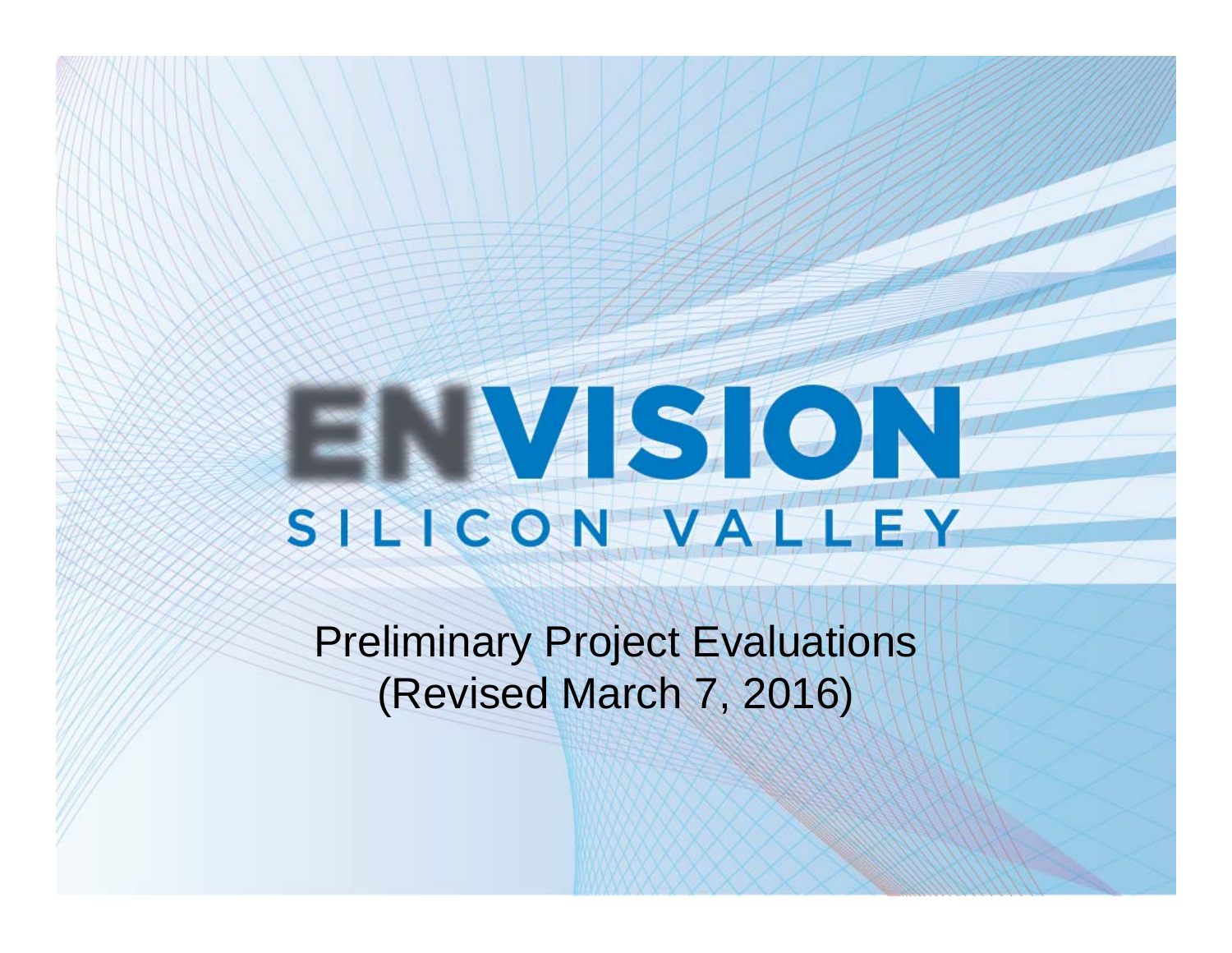

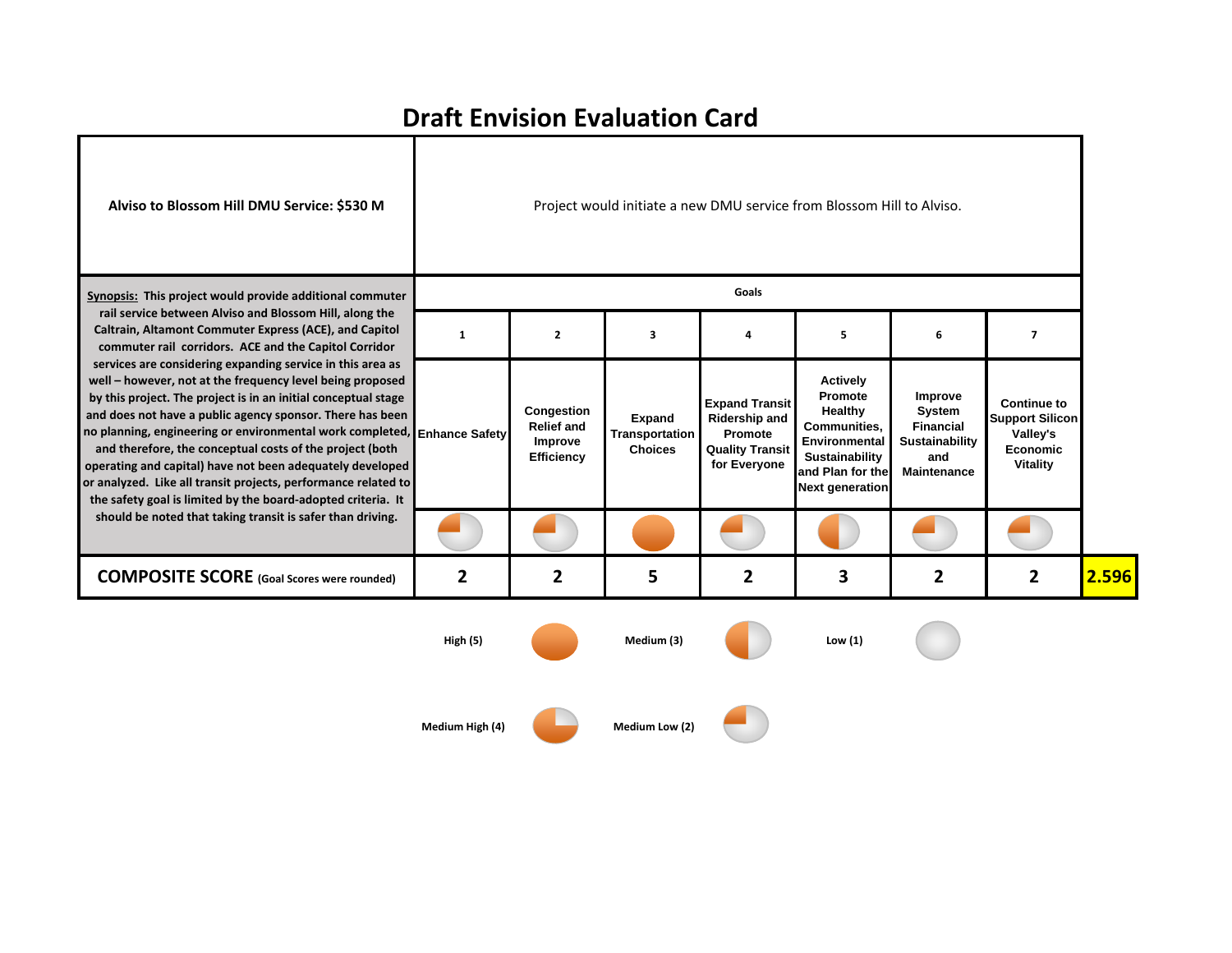┓

Т

| Caltrain Grade Separations: \$1,629 M                                                                                                                                                                                                                                                                                          |                       | Implement grade separations at Caltrain tracks and: Castro/Moffett; Rengstorff; Charleston/Meadow;<br>Churchill; Skyway; Branham; Auzerais; Virginia; Mary Ave.; and Sunnyvale Ave. |                                            |                                                                                                    |                                                                                                                                               |                                                                                      |                                                                                                |       |  |
|--------------------------------------------------------------------------------------------------------------------------------------------------------------------------------------------------------------------------------------------------------------------------------------------------------------------------------|-----------------------|-------------------------------------------------------------------------------------------------------------------------------------------------------------------------------------|--------------------------------------------|----------------------------------------------------------------------------------------------------|-----------------------------------------------------------------------------------------------------------------------------------------------|--------------------------------------------------------------------------------------|------------------------------------------------------------------------------------------------|-------|--|
|                                                                                                                                                                                                                                                                                                                                |                       |                                                                                                                                                                                     |                                            | Goals                                                                                              |                                                                                                                                               |                                                                                      |                                                                                                |       |  |
|                                                                                                                                                                                                                                                                                                                                | $\mathbf{1}$          | $\overline{2}$                                                                                                                                                                      | 3                                          | 4                                                                                                  | 5                                                                                                                                             | 6                                                                                    | $\overline{\phantom{a}}$                                                                       |       |  |
| Synopsis: This project implements grade separations at key<br>intersections that have safety concerns. By grade separating<br>the Caltrain tracks, there are significant safety benefits for<br>the roadway and its users; including bicyclists and<br>pedestrians. due to fewer direct interactions with the train<br>tracks. | <b>Enhance Safety</b> | Congestion<br><b>Relief and</b><br>Improve<br><b>Efficiency</b>                                                                                                                     | Expand<br>Transportation<br><b>Choices</b> | <b>Expand Transit</b><br><b>Ridership and</b><br>Promote<br><b>Quality Transit</b><br>for Everyone | <b>Actively</b><br>Promote<br><b>Healthy</b><br>Communities,<br>Environmental<br>Sustainability<br>and Plan for the<br><b>Next generation</b> | Improve<br>System<br><b>Financial</b><br>Sustainability<br>and<br><b>Maintenance</b> | <b>Continue to</b><br><b>Support Silicon</b><br>Valley's<br><b>Economic</b><br><b>Vitality</b> |       |  |
|                                                                                                                                                                                                                                                                                                                                |                       |                                                                                                                                                                                     |                                            |                                                                                                    |                                                                                                                                               |                                                                                      |                                                                                                |       |  |
| <b>COMPOSITE SCORE</b> (Goal Scores were rounded)                                                                                                                                                                                                                                                                              | 5                     | 3                                                                                                                                                                                   | 5                                          | 1                                                                                                  | 3                                                                                                                                             | 3                                                                                    | $\overline{\mathbf{2}}$                                                                        | 3.133 |  |
|                                                                                                                                                                                                                                                                                                                                | <b>High (5)</b>       |                                                                                                                                                                                     | Medium (3)                                 |                                                                                                    | Low $(1)$                                                                                                                                     |                                                                                      |                                                                                                |       |  |
|                                                                                                                                                                                                                                                                                                                                | Medium High (4)       |                                                                                                                                                                                     | Medium Low (2)                             |                                                                                                    |                                                                                                                                               |                                                                                      |                                                                                                |       |  |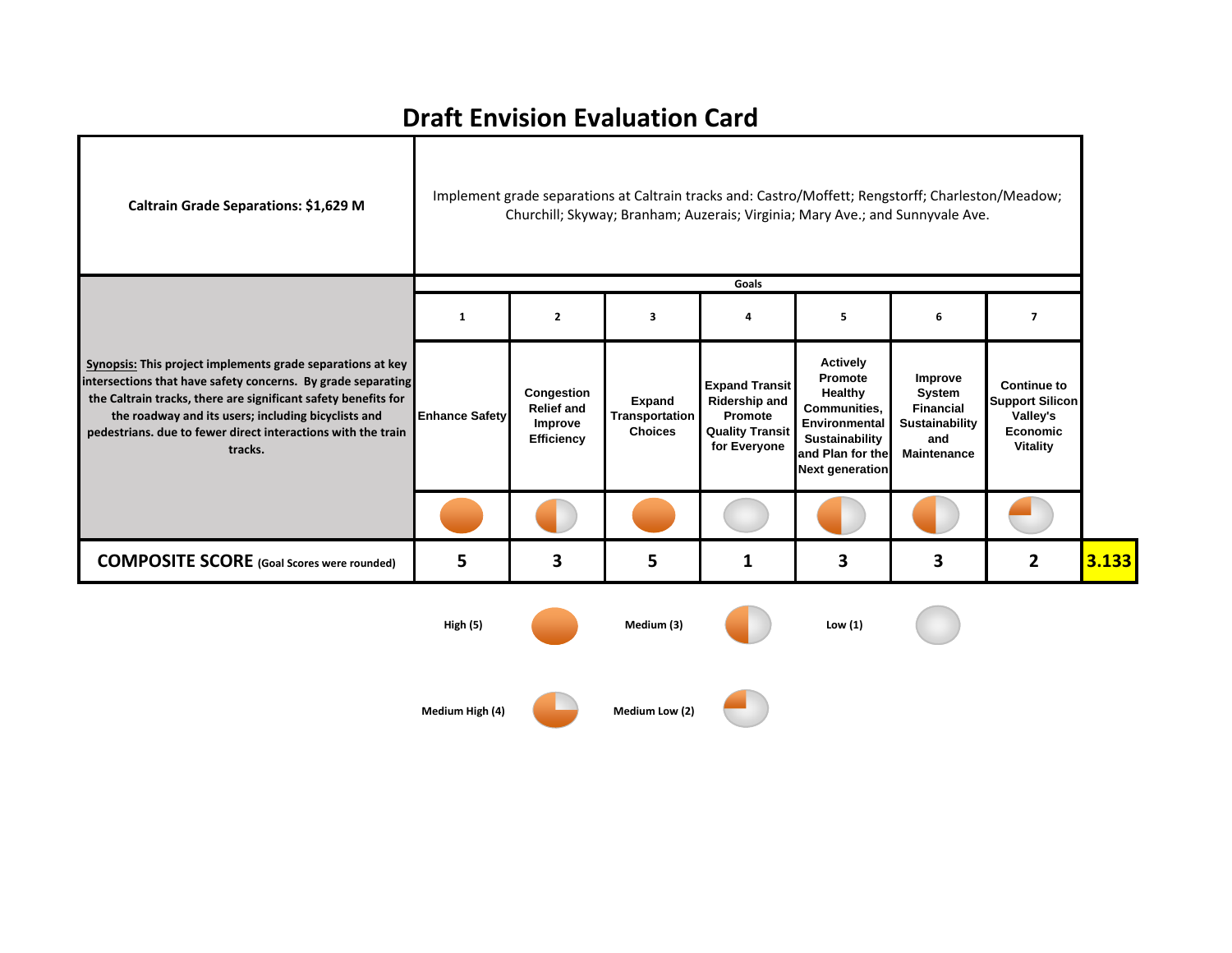т

| Caltrain Modernization (CalMod 2.0): \$214 M                                                                                                                                                                                                                                                                                                                                                                                                                                                                                                                                        |                       |                                                                        |                                                   |                                                                                                    | Improve performance, reduce pollutants, improve operations, capacity, service and reduce dwell time<br>through electrified/modernized trains and station improvements including: Santa Clara County's share of<br>EMU conversion with longer EMUs, level boardings, and longer platforms. |                                                                                      |                                                                                  |       |
|-------------------------------------------------------------------------------------------------------------------------------------------------------------------------------------------------------------------------------------------------------------------------------------------------------------------------------------------------------------------------------------------------------------------------------------------------------------------------------------------------------------------------------------------------------------------------------------|-----------------------|------------------------------------------------------------------------|---------------------------------------------------|----------------------------------------------------------------------------------------------------|-------------------------------------------------------------------------------------------------------------------------------------------------------------------------------------------------------------------------------------------------------------------------------------------|--------------------------------------------------------------------------------------|----------------------------------------------------------------------------------|-------|
|                                                                                                                                                                                                                                                                                                                                                                                                                                                                                                                                                                                     | 1                     | $\overline{2}$                                                         | 3                                                 | Goals<br>4                                                                                         | 5                                                                                                                                                                                                                                                                                         | 6                                                                                    | $\overline{\phantom{a}}$                                                         |       |
| Synopsis: The Caltrain modernization program is a subset of<br>a much larger program to electrify Caltrain and add positive<br>train control. With ridership demand growing for Caltrain,<br>these series of improvements will help improve the overall<br>performance and help address capacity issues. The project<br>scores very well in expanding transportation choices and<br>sustainability. Like all transit projects, performance related<br>to the safety goal is limited by the board-adopted criteria. It<br>should be noted that taking transit is safer than driving. | <b>Enhance Safety</b> | <b>Congestion</b><br><b>Relief and</b><br>Improve<br><b>Efficiency</b> | Expand<br><b>Transportation</b><br><b>Choices</b> | <b>Expand Transit</b><br><b>Ridership and</b><br>Promote<br><b>Quality Transit</b><br>for Everyone | <b>Actively</b><br>Promote<br>Healthy<br><b>Communities.</b><br><b>Environmental</b><br><b>Sustainability</b><br>and Plan for the<br><b>Next generation</b>                                                                                                                               | Improve<br>System<br><b>Financial</b><br>Sustainability<br>and<br><b>Maintenance</b> | <b>Continue to</b><br><b>Support Silicon</b><br>Valley's<br>Economic<br>Vitality |       |
|                                                                                                                                                                                                                                                                                                                                                                                                                                                                                                                                                                                     |                       |                                                                        |                                                   |                                                                                                    |                                                                                                                                                                                                                                                                                           |                                                                                      |                                                                                  |       |
| <b>COMPOSITE SCORE</b> (Goal Scores were rounded)                                                                                                                                                                                                                                                                                                                                                                                                                                                                                                                                   | 2                     | 3                                                                      | 4                                                 | 2                                                                                                  | 5                                                                                                                                                                                                                                                                                         | 3                                                                                    | $\overline{2}$                                                                   | 2.992 |
|                                                                                                                                                                                                                                                                                                                                                                                                                                                                                                                                                                                     | High(5)               |                                                                        | Medium (3)                                        |                                                                                                    | Low (1)                                                                                                                                                                                                                                                                                   |                                                                                      |                                                                                  |       |

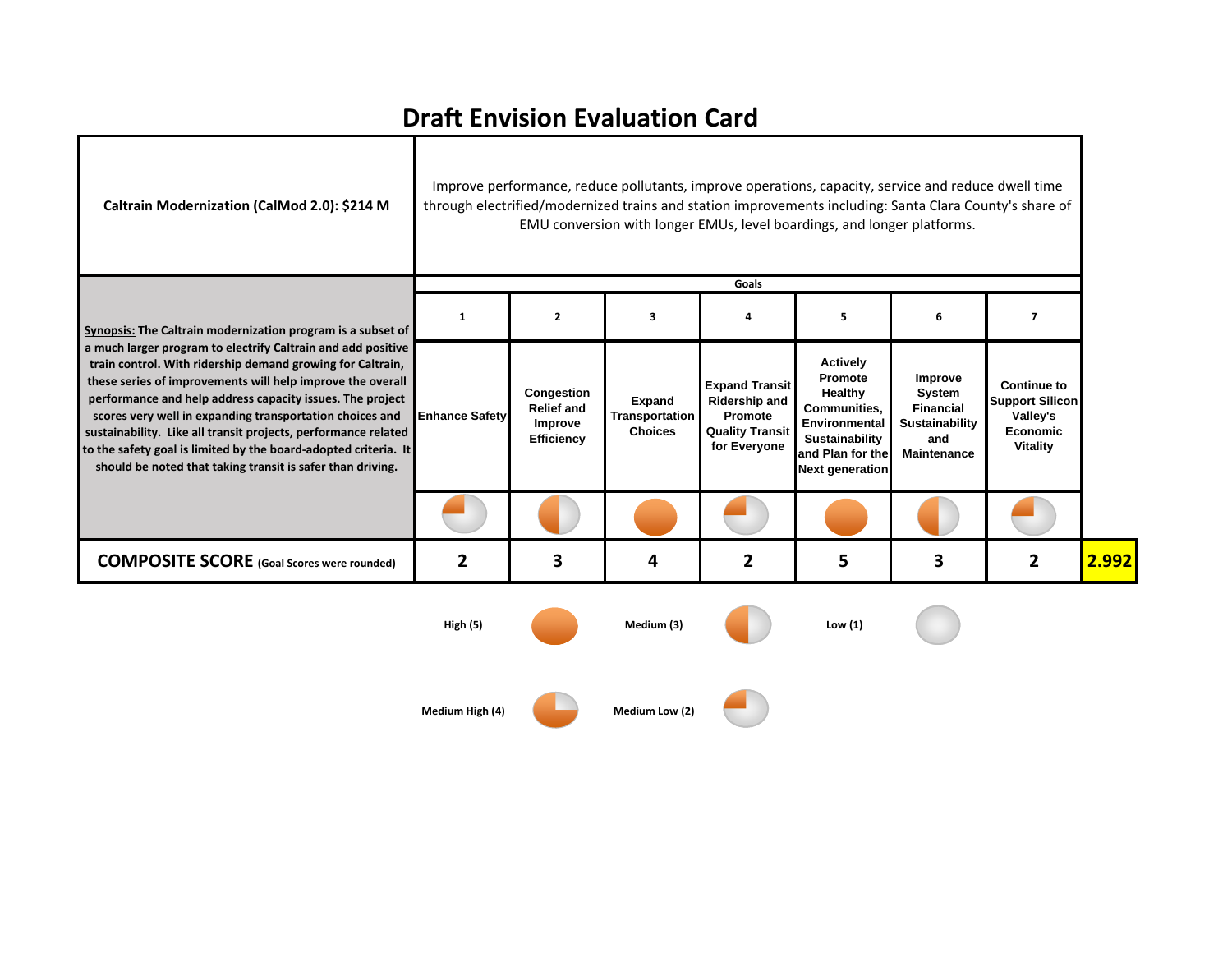٦

| Countywide Bicycle Superhighway Program-Santa<br>Clara County: \$325 M                                                                                                                                                                                                                                                                                                                                                                                                                                                                    | This project will construct 25 bicycle superhighways (220 miles) to connect jobs, residents, transit, and downtowns. Corridors will have a<br>uniform design, provide superior bicycle infrastructure, and showcase innovative treatments that prioritize bicyclist safety, comfort, and<br>convenience. Corridors will be selected from Cross County Bicycle Corridors in VTA's Countywide Bicycle Plan. |                                                          |                                            |                                                                                                    |                                                                                                                                               |                                                                                             |                                                                                                |       |
|-------------------------------------------------------------------------------------------------------------------------------------------------------------------------------------------------------------------------------------------------------------------------------------------------------------------------------------------------------------------------------------------------------------------------------------------------------------------------------------------------------------------------------------------|-----------------------------------------------------------------------------------------------------------------------------------------------------------------------------------------------------------------------------------------------------------------------------------------------------------------------------------------------------------------------------------------------------------|----------------------------------------------------------|--------------------------------------------|----------------------------------------------------------------------------------------------------|-----------------------------------------------------------------------------------------------------------------------------------------------|---------------------------------------------------------------------------------------------|------------------------------------------------------------------------------------------------|-------|
|                                                                                                                                                                                                                                                                                                                                                                                                                                                                                                                                           |                                                                                                                                                                                                                                                                                                                                                                                                           |                                                          |                                            | Goals                                                                                              |                                                                                                                                               |                                                                                             |                                                                                                |       |
| Synopsis: This high scoring program of projects provides a<br>series of bicycle improvements throughout the county, and                                                                                                                                                                                                                                                                                                                                                                                                                   | 1                                                                                                                                                                                                                                                                                                                                                                                                         | $\mathbf{2}$                                             | 3                                          | 4                                                                                                  | 5                                                                                                                                             | 6                                                                                           | $\overline{\phantom{a}}$                                                                       |       |
| focuses on the development of an integrated network of<br>bicycle superhighways connecting jobs, residents,<br>downtowns and transit. Projects within the program are<br>located throughout the entire county, and benefits are<br>spread throughout the entire region. The resulting<br>integrated network will enhance and facilitate more transit<br>and walk trips through improved connectivity. To implement<br>this program, VTA would work with cities to develop high<br>quality design standards and wayfinding to apply on key | <b>Enhance Safety</b>                                                                                                                                                                                                                                                                                                                                                                                     | Congestion<br><b>Relief and</b><br>Improve<br>Efficiency | Expand<br>Transportation<br><b>Choices</b> | <b>Expand Transit</b><br><b>Ridership and</b><br>Promote<br><b>Quality Transit</b><br>for Everyone | <b>Actively</b><br>Promote<br>Healthy<br><b>Communities.</b><br>Environmental<br>Sustainability<br>and Plan for the<br><b>Next generation</b> | Improve<br>System<br><b>Financial</b><br><b>Sustainability</b><br>and<br><b>Maintenance</b> | <b>Continue to</b><br><b>Support Silicon</b><br>Valley's<br><b>Economic</b><br><b>Vitality</b> |       |
| corridors across the county.                                                                                                                                                                                                                                                                                                                                                                                                                                                                                                              |                                                                                                                                                                                                                                                                                                                                                                                                           |                                                          |                                            |                                                                                                    |                                                                                                                                               |                                                                                             |                                                                                                |       |
| <b>COMPOSITE SCORE</b> (Goal Scores were rounded)                                                                                                                                                                                                                                                                                                                                                                                                                                                                                         | 3                                                                                                                                                                                                                                                                                                                                                                                                         | 5                                                        | 5                                          | 1                                                                                                  | 4                                                                                                                                             | 4                                                                                           | 3                                                                                              | 3.443 |
|                                                                                                                                                                                                                                                                                                                                                                                                                                                                                                                                           | <b>High (5)</b>                                                                                                                                                                                                                                                                                                                                                                                           |                                                          | Medium (3)                                 |                                                                                                    | Low $(1)$                                                                                                                                     |                                                                                             |                                                                                                |       |

**Medium**

Т

Г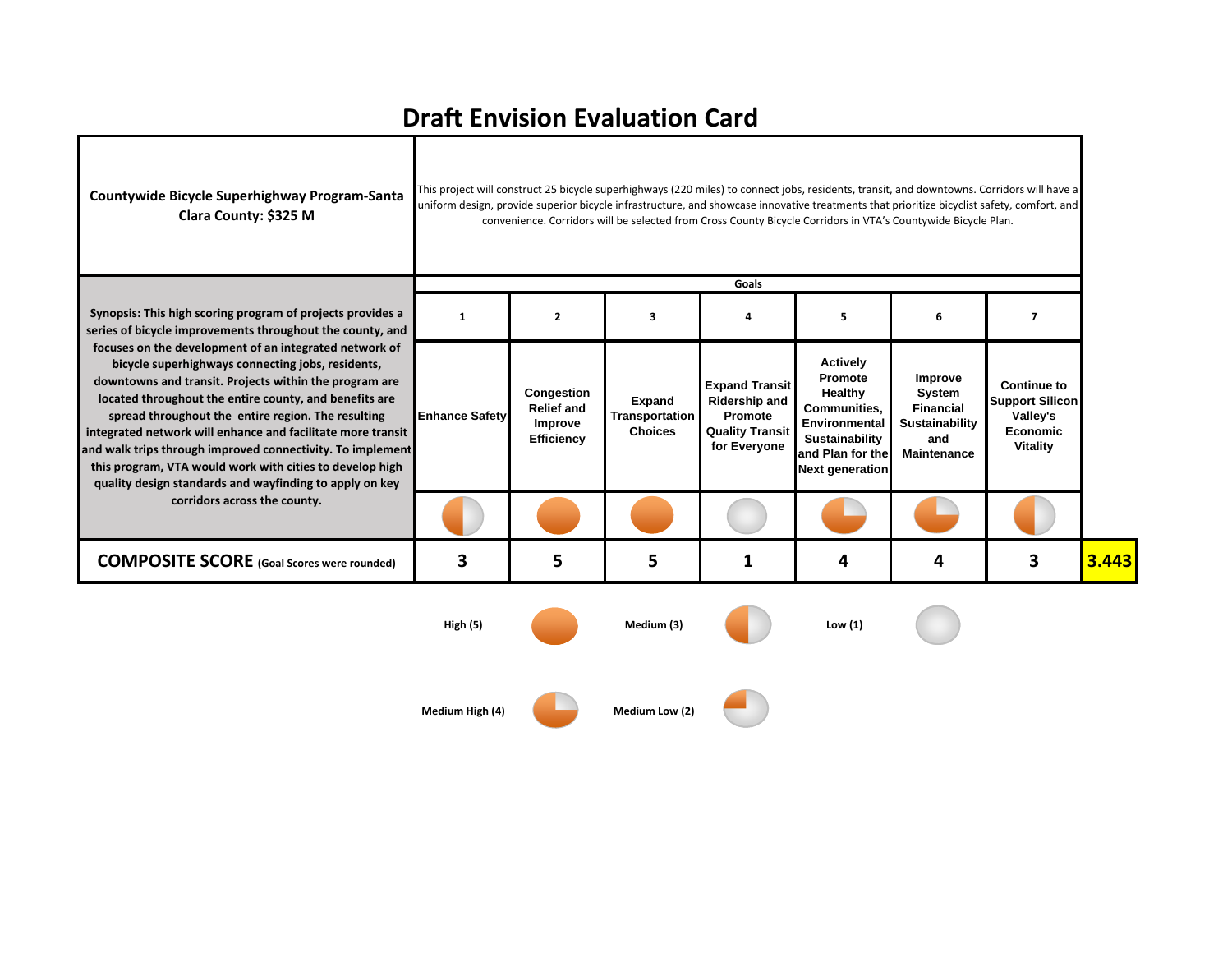| <b>Countywide Bicycle and Pedestrian Program:</b><br>\$175.0 M                                                                                                                                                                                                                                                                                                                                                       |                       | This project will complete gaps in the Cross County Bicycle Corridors and construct Across Barrier<br>Connections that are identified in VTA's Countywide Bicycle Plan. Implementation of Countywide Bicycle<br>Plan includes 250 miles of bikeways and 18 high-priority Across Barrier Connections. |                                            |                                                                                                    |                                                                                                                                                      |                                                                                      |                                                                                                |       |  |
|----------------------------------------------------------------------------------------------------------------------------------------------------------------------------------------------------------------------------------------------------------------------------------------------------------------------------------------------------------------------------------------------------------------------|-----------------------|------------------------------------------------------------------------------------------------------------------------------------------------------------------------------------------------------------------------------------------------------------------------------------------------------|--------------------------------------------|----------------------------------------------------------------------------------------------------|------------------------------------------------------------------------------------------------------------------------------------------------------|--------------------------------------------------------------------------------------|------------------------------------------------------------------------------------------------|-------|--|
|                                                                                                                                                                                                                                                                                                                                                                                                                      | 1                     | $\overline{2}$                                                                                                                                                                                                                                                                                       | 3                                          | Goals<br>4                                                                                         | 5                                                                                                                                                    | 6                                                                                    | $\overline{\phantom{a}}$                                                                       |       |  |
|                                                                                                                                                                                                                                                                                                                                                                                                                      |                       |                                                                                                                                                                                                                                                                                                      |                                            |                                                                                                    |                                                                                                                                                      |                                                                                      |                                                                                                |       |  |
| Synopsis: This program provides reduction in vehicle miles<br>traveled and vehicle hours traveled. This program also<br>incorporates Cities and the County's Bicycle Plans and<br>implements improvements to the pedestrian network. The<br>end result will be improved pedestrian access to other<br>modes and will complete the cross county bicycle corridors<br>as outlined in the Santa Clara County Bike Plan. | <b>Enhance Safety</b> | Congestion<br><b>Relief and</b><br>Improve<br><b>Efficiency</b>                                                                                                                                                                                                                                      | Expand<br>Transportation<br><b>Choices</b> | <b>Expand Transit</b><br><b>Ridership and</b><br>Promote<br><b>Quality Transit</b><br>for Everyone | <b>Actively</b><br>Promote<br><b>Healthy</b><br><b>Communities.</b><br>Environmental<br>Sustainability<br>and Plan for the<br><b>Next generation</b> | Improve<br>System<br><b>Financial</b><br>Sustainability<br>and<br><b>Maintenance</b> | <b>Continue to</b><br><b>Support Silicon</b><br>Valley's<br><b>Economic</b><br><b>Vitality</b> |       |  |
|                                                                                                                                                                                                                                                                                                                                                                                                                      |                       |                                                                                                                                                                                                                                                                                                      |                                            |                                                                                                    |                                                                                                                                                      |                                                                                      |                                                                                                |       |  |
| <b>COMPOSITE SCORE</b> (Goal Scores were rounded)                                                                                                                                                                                                                                                                                                                                                                    | 3                     | 4                                                                                                                                                                                                                                                                                                    | 5                                          | 1                                                                                                  | 4                                                                                                                                                    | 3                                                                                    | $\overline{\mathbf{2}}$                                                                        | 3.169 |  |
|                                                                                                                                                                                                                                                                                                                                                                                                                      | <b>High (5)</b>       |                                                                                                                                                                                                                                                                                                      | Medium (3)                                 |                                                                                                    | Low $(1)$                                                                                                                                            |                                                                                      |                                                                                                |       |  |
|                                                                                                                                                                                                                                                                                                                                                                                                                      |                       |                                                                                                                                                                                                                                                                                                      |                                            |                                                                                                    |                                                                                                                                                      |                                                                                      |                                                                                                |       |  |

**Medium**

 $\blacksquare$ 

 $\mathbf{I}$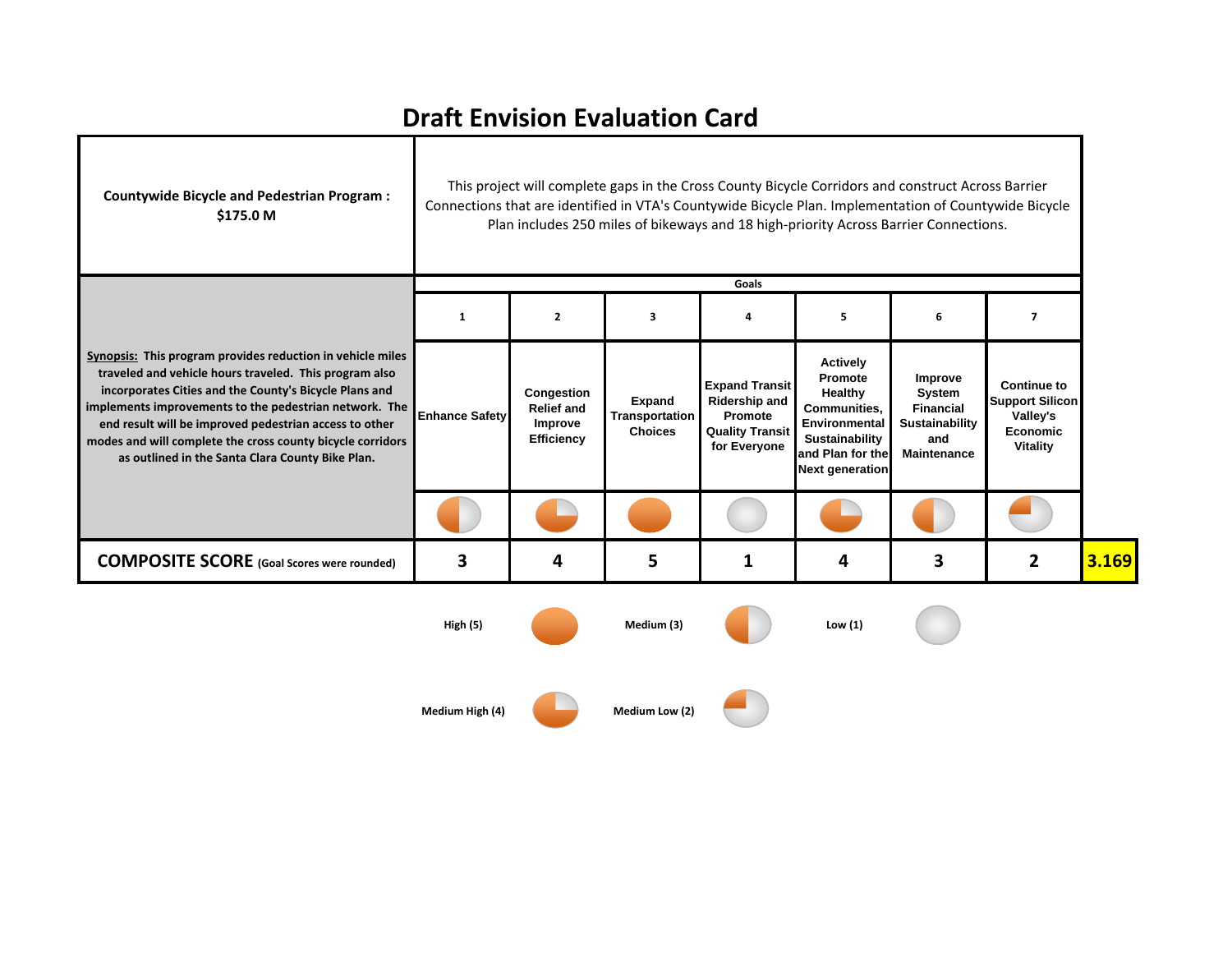| County Expressway Program (Tier 1): \$970 M                                                                                                                                                                                                                                                                                                                                                                                                                                                                                                      | Mainline improvements on the Expressway System as identified on Tier 1 of the Countywide Expressway<br>Program. |                                                                 |                                            |                                                                                                    |                                                                                                                                                      |                                                                                      |                                                                                         |       |
|--------------------------------------------------------------------------------------------------------------------------------------------------------------------------------------------------------------------------------------------------------------------------------------------------------------------------------------------------------------------------------------------------------------------------------------------------------------------------------------------------------------------------------------------------|-----------------------------------------------------------------------------------------------------------------|-----------------------------------------------------------------|--------------------------------------------|----------------------------------------------------------------------------------------------------|------------------------------------------------------------------------------------------------------------------------------------------------------|--------------------------------------------------------------------------------------|-----------------------------------------------------------------------------------------|-------|
| Synopsis: By providing a series of improvements throughout                                                                                                                                                                                                                                                                                                                                                                                                                                                                                       | 1                                                                                                               | $\mathbf{2}$                                                    | 3                                          | Goals<br>4                                                                                         | 5                                                                                                                                                    | 6                                                                                    | $\overline{7}$                                                                          |       |
| the expressway system, this project scores well with<br>increasing safety, sustainability and congestion relief. It is<br>also a regional project since improvements are made<br>throughout the County. The improvements would also<br>provide improved bicycle and pedestrian travel within and<br>connecting to the expressway system. The project sponsor<br>conducted a very robust planning study and outreach<br>process to determine the highest priority projects for the<br>expressway system. The list of projects contained in Tier 1 | <b>Enhance Safety</b>                                                                                           | Congestion<br><b>Relief and</b><br>Improve<br><b>Efficiency</b> | Expand<br>Transportation<br><b>Choices</b> | <b>Expand Transit</b><br><b>Ridership and</b><br>Promote<br><b>Quality Transit</b><br>for Everyone | <b>Actively</b><br>Promote<br>Healthy<br><b>Communities.</b><br><b>Environmental</b><br>Sustainability<br>and Plan for the<br><b>Next generation</b> | Improve<br><b>System</b><br><b>Financial</b><br>Sustainability<br>and<br>Maintenance | <b>Continue to</b><br><b>Support Silicon</b><br>Valley's<br><b>Economic</b><br>Vitality |       |
| reflect that process.                                                                                                                                                                                                                                                                                                                                                                                                                                                                                                                            |                                                                                                                 |                                                                 |                                            |                                                                                                    |                                                                                                                                                      |                                                                                      |                                                                                         |       |
| <b>COMPOSITE SCORE</b> (Goal Scores were rounded)                                                                                                                                                                                                                                                                                                                                                                                                                                                                                                | 4                                                                                                               | 4                                                               | 5                                          | 1                                                                                                  | 3                                                                                                                                                    | 3                                                                                    | 3                                                                                       | 3.179 |
|                                                                                                                                                                                                                                                                                                                                                                                                                                                                                                                                                  | <b>High (5)</b>                                                                                                 |                                                                 | Medium (3)                                 |                                                                                                    | Low $(1)$                                                                                                                                            |                                                                                      |                                                                                         |       |

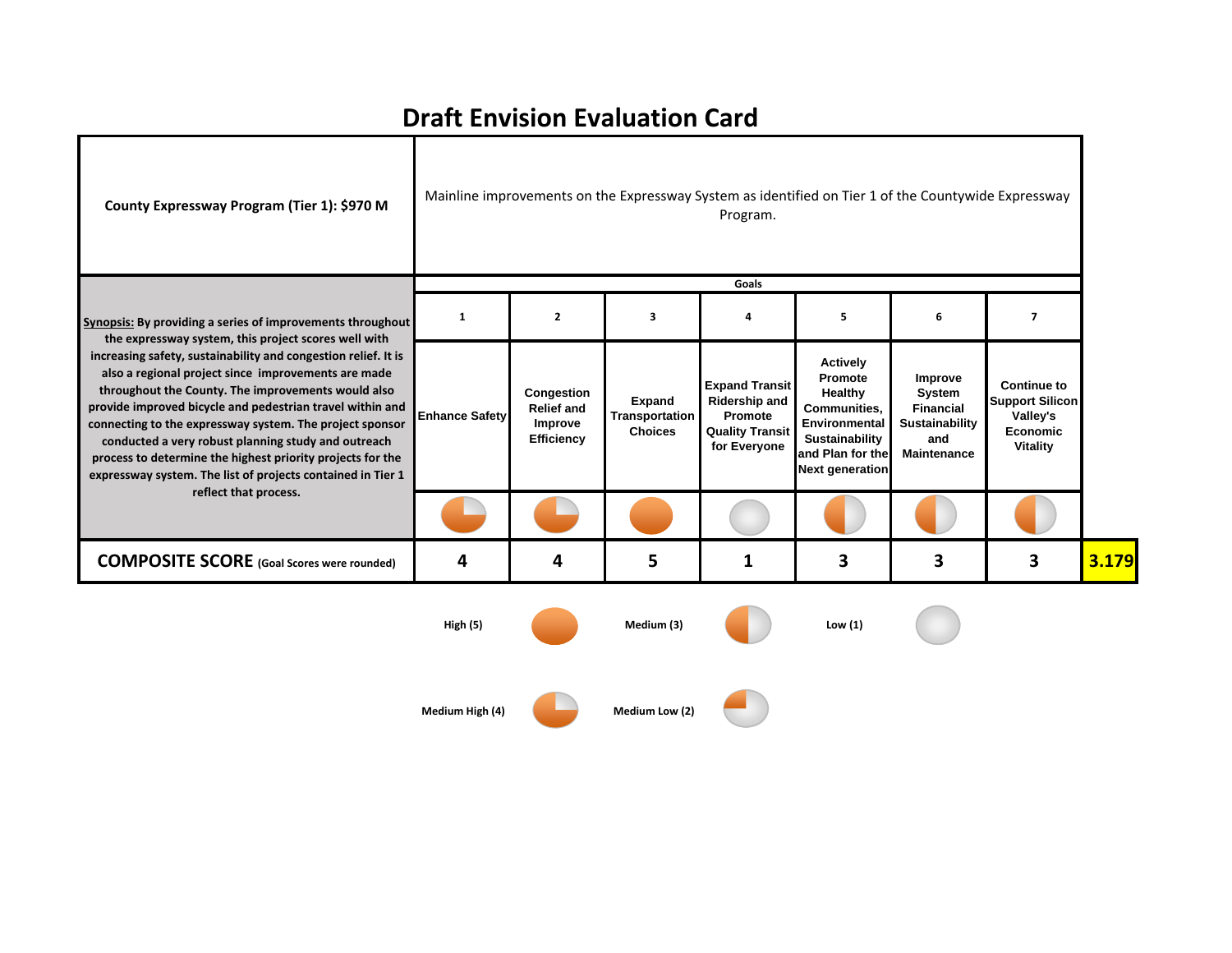| County Expressway Program (Tier 2): \$173 M                                                                                                                                                                                                                                                                                                                                                                                                                                                                                                                                                                         |                       |                                                                 |                                                          | Program.                                                                                           | Mainline improvements on the Expressway System as identified on Tier 2 of the Countywide Expressway                                                  |                                                                                      |                                                                                         |       |
|---------------------------------------------------------------------------------------------------------------------------------------------------------------------------------------------------------------------------------------------------------------------------------------------------------------------------------------------------------------------------------------------------------------------------------------------------------------------------------------------------------------------------------------------------------------------------------------------------------------------|-----------------------|-----------------------------------------------------------------|----------------------------------------------------------|----------------------------------------------------------------------------------------------------|------------------------------------------------------------------------------------------------------------------------------------------------------|--------------------------------------------------------------------------------------|-----------------------------------------------------------------------------------------|-------|
|                                                                                                                                                                                                                                                                                                                                                                                                                                                                                                                                                                                                                     |                       |                                                                 |                                                          | Goals                                                                                              |                                                                                                                                                      |                                                                                      |                                                                                         |       |
| Synopsis: By providing a series of improvements along the<br>expressway system, this program scores well in increasing<br>safety, sustainability and congestion relief. It is also a<br>regional program with improvements throughout the<br>County. The improvements would also provide improved<br>bicycle and pedestrian travel within and connecting to the<br>expressway system. The project sponsor conducted a very<br>robust outreach process and study to determine the highest<br>priority projects for expressway system. The Tier 2 list<br>reflects projects that are a secondary priority as compared | $\mathbf{1}$          | $\overline{2}$                                                  | 3                                                        | Δ                                                                                                  | 5                                                                                                                                                    | 6                                                                                    | $\overline{ }$                                                                          |       |
|                                                                                                                                                                                                                                                                                                                                                                                                                                                                                                                                                                                                                     | <b>Enhance Safety</b> | Congestion<br><b>Relief and</b><br>Improve<br><b>Efficiency</b> | <b>Expand</b><br><b>Transportation</b><br><b>Choices</b> | <b>Expand Transit</b><br><b>Ridership and</b><br>Promote<br><b>Quality Transit</b><br>for Everyone | <b>Actively</b><br><b>Promote</b><br>Healthy<br>Communities,<br>Environmental<br><b>Sustainability</b><br>and Plan for the<br><b>Next generation</b> | Improve<br>System<br><b>Financial</b><br><b>Sustainability</b><br>and<br>Maintenance | <b>Continue to</b><br><b>Support Silicon</b><br>Valley's<br>Economic<br><b>Vitality</b> |       |
| to the Tier 1 list of projects.                                                                                                                                                                                                                                                                                                                                                                                                                                                                                                                                                                                     |                       |                                                                 |                                                          |                                                                                                    |                                                                                                                                                      |                                                                                      |                                                                                         |       |
| <b>COMPOSITE SCORE</b> (Goal Scores were rounded)                                                                                                                                                                                                                                                                                                                                                                                                                                                                                                                                                                   | 4                     | 3                                                               | 5                                                        | 2                                                                                                  | 3                                                                                                                                                    | 2                                                                                    | 3                                                                                       | 3.135 |
|                                                                                                                                                                                                                                                                                                                                                                                                                                                                                                                                                                                                                     | <b>High (5)</b>       |                                                                 | Medium (3)                                               |                                                                                                    | Low $(1)$                                                                                                                                            |                                                                                      |                                                                                         |       |

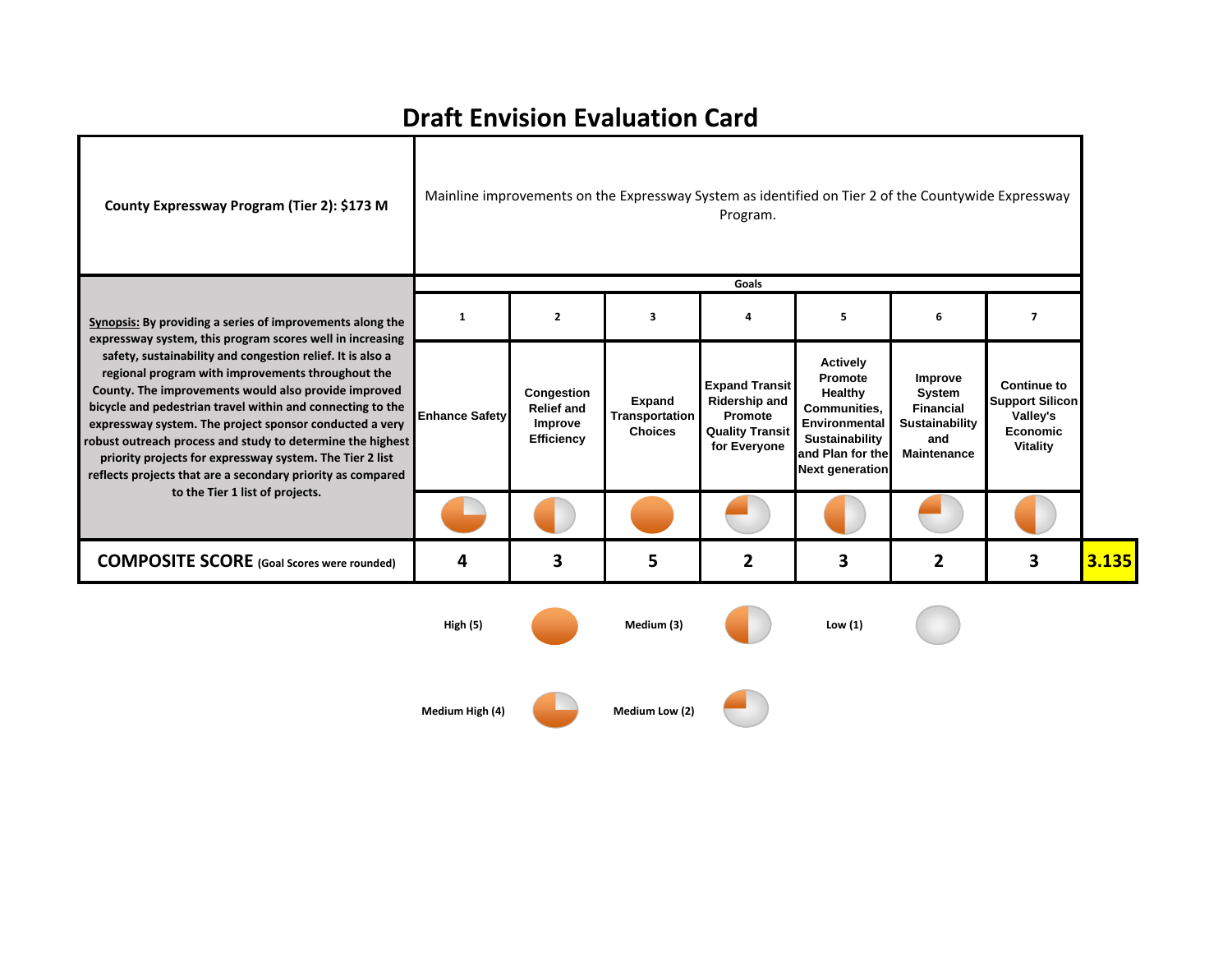| County Expressway Program (Tier 3): \$221 M                                                                                                                                                                                                                                                                                                                                                                   |                       | Mainline improvements on the Expressway System as identified as Tier 3 based on submission by Local<br>Agencies. |                                            |                                                                                                    |                                                                                                                                                             |                                                                                      |                                                                                         |       |  |
|---------------------------------------------------------------------------------------------------------------------------------------------------------------------------------------------------------------------------------------------------------------------------------------------------------------------------------------------------------------------------------------------------------------|-----------------------|------------------------------------------------------------------------------------------------------------------|--------------------------------------------|----------------------------------------------------------------------------------------------------|-------------------------------------------------------------------------------------------------------------------------------------------------------------|--------------------------------------------------------------------------------------|-----------------------------------------------------------------------------------------|-------|--|
|                                                                                                                                                                                                                                                                                                                                                                                                               |                       |                                                                                                                  |                                            | Goals                                                                                              |                                                                                                                                                             |                                                                                      |                                                                                         |       |  |
|                                                                                                                                                                                                                                                                                                                                                                                                               | $\mathbf{1}$          | $\mathbf{2}$                                                                                                     | $\overline{\mathbf{3}}$                    | 4                                                                                                  | 5                                                                                                                                                           | 6                                                                                    | $\overline{7}$                                                                          |       |  |
| Synopsis: This program reflects a set of projects that were<br>submitted by local cities as opposed to Santa Clara County<br>which operated and maintains the expressway system.<br>Similar to Tiers 1 & 2, these projects would improve the<br>safety of expressway system. The improvements would also<br>provide improved bicycle and pedestrian travel within and<br>connecting to the expressway system. | <b>Enhance Safety</b> | Congestion<br><b>Relief and</b><br>Improve<br><b>Efficiency</b>                                                  | Expand<br>Transportation<br><b>Choices</b> | <b>Expand Transit</b><br><b>Ridership and</b><br>Promote<br><b>Quality Transit</b><br>for Everyone | <b>Actively</b><br>Promote<br><b>Healthy</b><br><b>Communities.</b><br>Environmental<br><b>Sustainability</b><br>and Plan for the<br><b>Next generation</b> | Improve<br>System<br><b>Financial</b><br>Sustainability<br>and<br><b>Maintenance</b> | <b>Continue to</b><br><b>Support Silicon</b><br>Valley's<br><b>Economic</b><br>Vitality |       |  |
|                                                                                                                                                                                                                                                                                                                                                                                                               |                       |                                                                                                                  |                                            |                                                                                                    |                                                                                                                                                             |                                                                                      |                                                                                         |       |  |
| <b>COMPOSITE SCORE</b> (Goal Scores were rounded)                                                                                                                                                                                                                                                                                                                                                             | 4                     | 3                                                                                                                | 5                                          | 1                                                                                                  | $\overline{2}$                                                                                                                                              | 2                                                                                    | $\overline{2}$                                                                          | 2.643 |  |
|                                                                                                                                                                                                                                                                                                                                                                                                               | <b>High (5)</b>       |                                                                                                                  | Medium (3)                                 |                                                                                                    | Low $(1)$                                                                                                                                                   |                                                                                      |                                                                                         |       |  |
|                                                                                                                                                                                                                                                                                                                                                                                                               |                       |                                                                                                                  |                                            |                                                                                                    |                                                                                                                                                             |                                                                                      |                                                                                         |       |  |

**High (4) Medium Low (2)**

**Medium**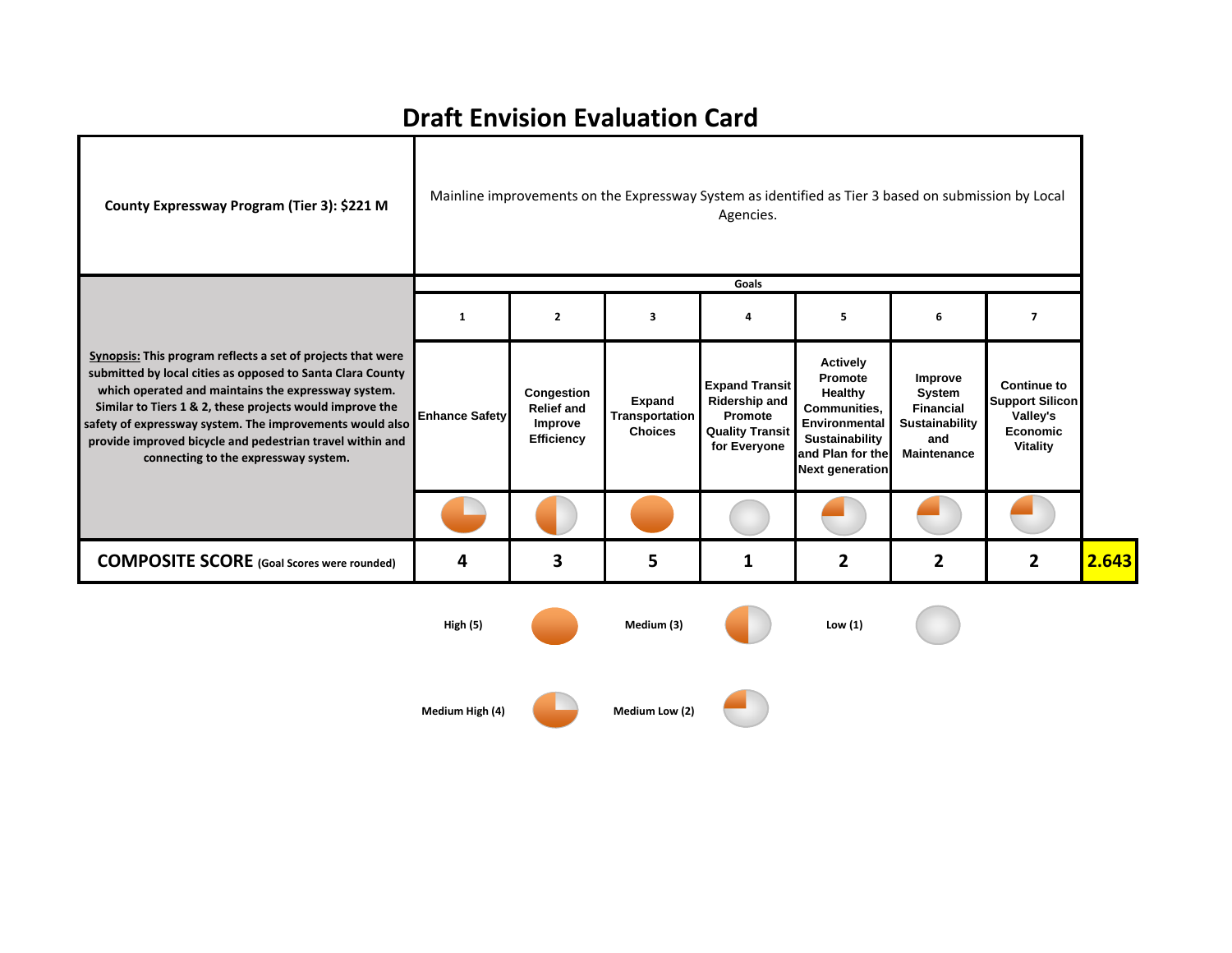a l

| Downtown San Jose Subway: \$996.9 M                                                                                                                                                                                                                                                                                                                                                          |                       | Construct a subway alignment for light rail under downtown San Jose from the Convention Center station<br>to north of the St James station. |                                            |                                                                                                    |                                                                                                                                        |                                                                                             |                                                                                                |       |  |  |
|----------------------------------------------------------------------------------------------------------------------------------------------------------------------------------------------------------------------------------------------------------------------------------------------------------------------------------------------------------------------------------------------|-----------------------|---------------------------------------------------------------------------------------------------------------------------------------------|--------------------------------------------|----------------------------------------------------------------------------------------------------|----------------------------------------------------------------------------------------------------------------------------------------|---------------------------------------------------------------------------------------------|------------------------------------------------------------------------------------------------|-------|--|--|
|                                                                                                                                                                                                                                                                                                                                                                                              |                       |                                                                                                                                             |                                            | Goals                                                                                              |                                                                                                                                        |                                                                                             |                                                                                                |       |  |  |
|                                                                                                                                                                                                                                                                                                                                                                                              | $\mathbf{1}$          | $\mathbf{2}$                                                                                                                                | 3                                          | 4                                                                                                  | 5                                                                                                                                      | 6                                                                                           | $\overline{\mathbf{z}}$                                                                        |       |  |  |
| Synopsis: The project is in a conceptual stage and there has<br>been no engineering or environmental work completed to<br>date. Therefore, the costs of the project have not been<br>thoroughly analyzed. Like all transit projects, performance<br>related to the safety goal is limited by the board-adopted<br>criteria. It should be noted that taking transit is safer than<br>driving. | <b>Enhance Safety</b> | Congestion<br><b>Relief and</b><br>Improve<br>Efficiency                                                                                    | Expand<br>Transportation<br><b>Choices</b> | <b>Expand Transit</b><br><b>Ridership and</b><br>Promote<br><b>Quality Transit</b><br>for Everyone | <b>Actively</b><br>Promote<br>Healthy<br>Communities,<br>Environmental<br>Sustainability<br>and Plan for the<br><b>Next generation</b> | Improve<br>System<br><b>Financial</b><br><b>Sustainability</b><br>and<br><b>Maintenance</b> | <b>Continue to</b><br><b>Support Silicon</b><br>Valley's<br><b>Economic</b><br><b>Vitality</b> |       |  |  |
|                                                                                                                                                                                                                                                                                                                                                                                              |                       |                                                                                                                                             |                                            |                                                                                                    |                                                                                                                                        |                                                                                             |                                                                                                |       |  |  |
| <b>COMPOSITE SCORE</b> (Goal Scores were rounded)                                                                                                                                                                                                                                                                                                                                            | $\overline{2}$        | 2                                                                                                                                           | 4                                          | 4                                                                                                  | 3                                                                                                                                      | 4                                                                                           | 4                                                                                              | 3.096 |  |  |
|                                                                                                                                                                                                                                                                                                                                                                                              | High (5)              |                                                                                                                                             | Medium (3)                                 |                                                                                                    | Low $(1)$                                                                                                                              |                                                                                             |                                                                                                |       |  |  |
|                                                                                                                                                                                                                                                                                                                                                                                              | Medium High (4)       |                                                                                                                                             | Medium Low (2)                             |                                                                                                    |                                                                                                                                        |                                                                                             |                                                                                                |       |  |  |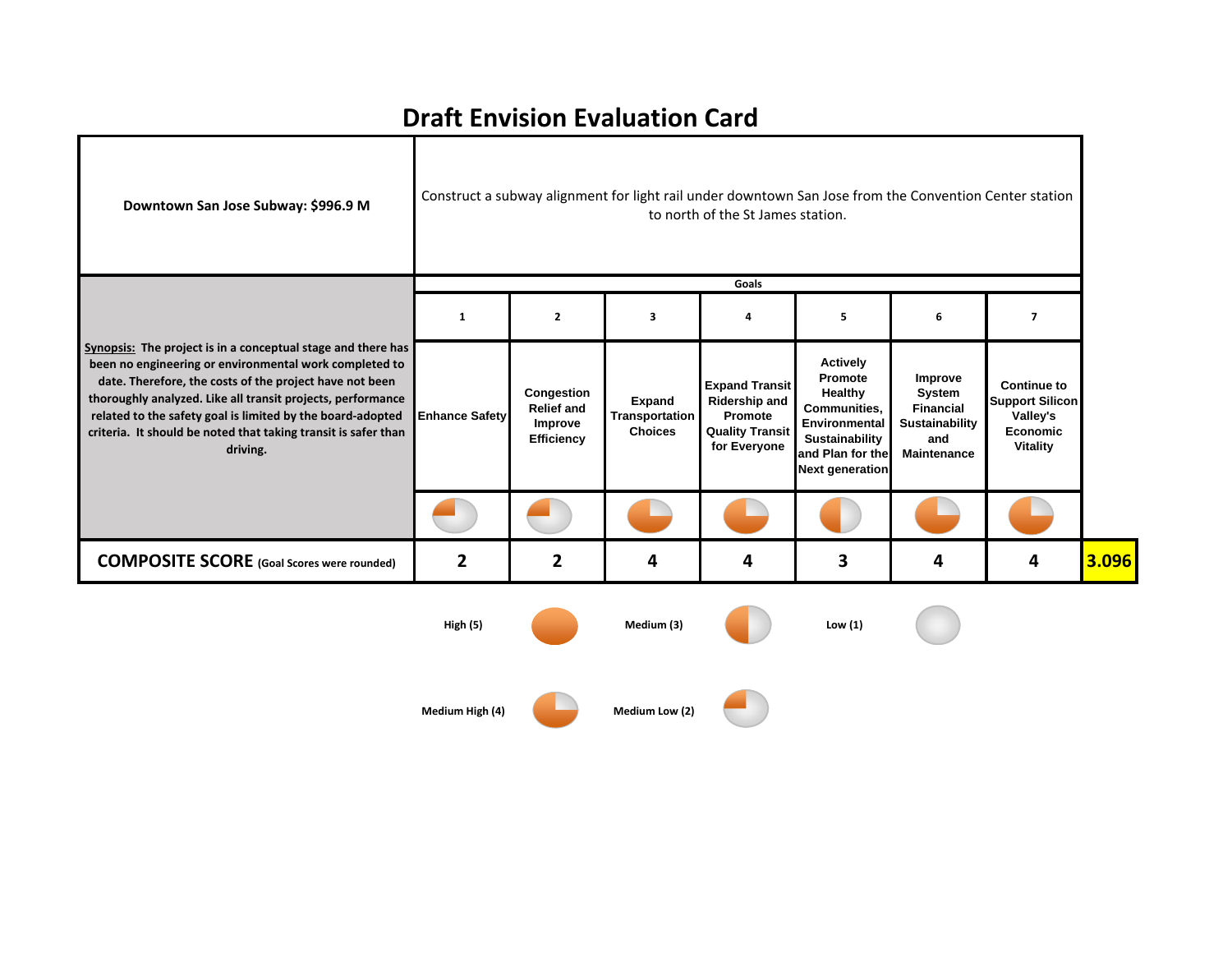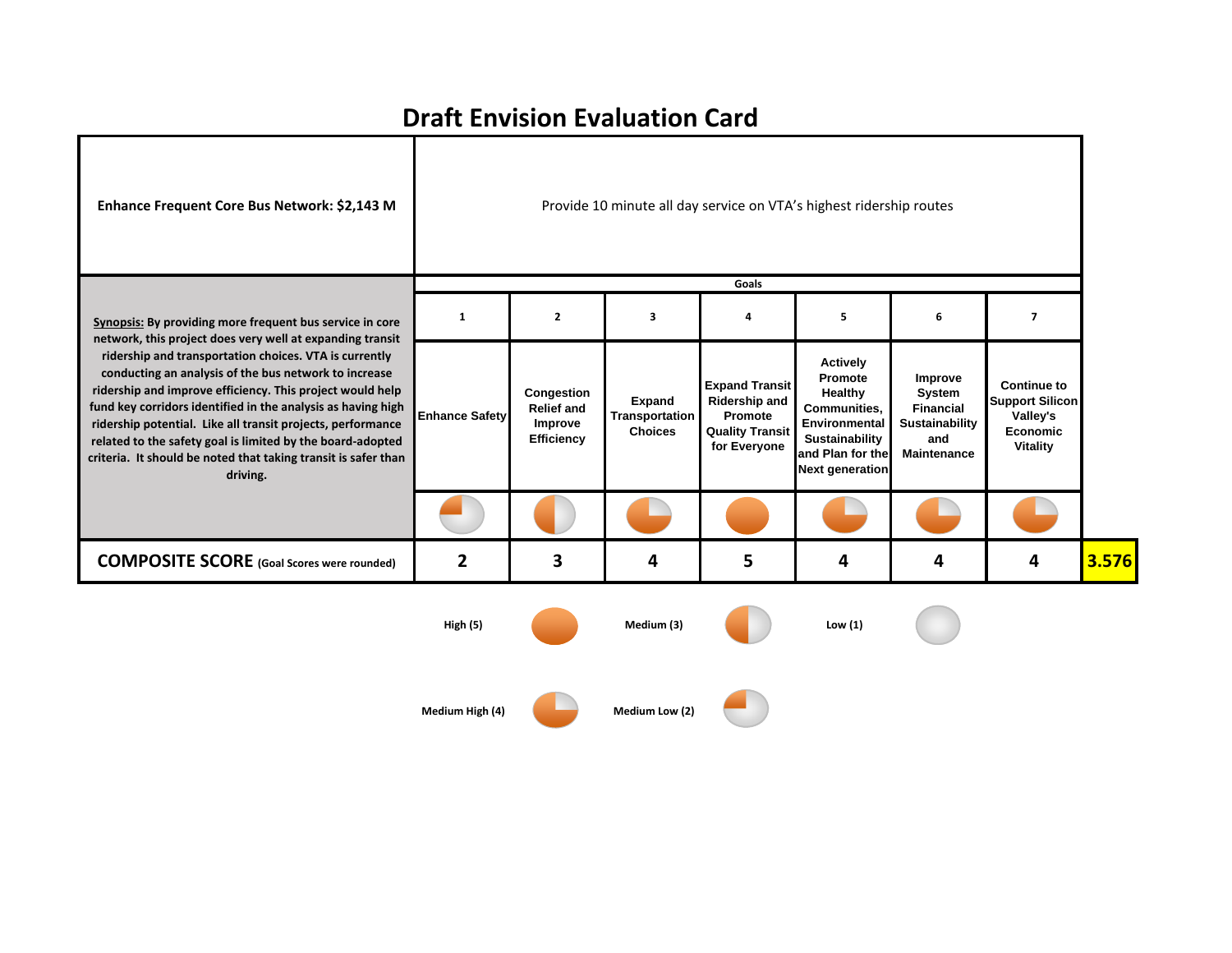| Express Bus Countywide Expansion: \$500 M                                                                                                                                                                                                                                                                                                                                                                                                                                                                                                                                                                |                       |                                                                 |                                                   |                                                                                                    | Implement a countywide expansion of express services across the complete freeway network.                                                     |                                                                                      |                                                                                                |       |
|----------------------------------------------------------------------------------------------------------------------------------------------------------------------------------------------------------------------------------------------------------------------------------------------------------------------------------------------------------------------------------------------------------------------------------------------------------------------------------------------------------------------------------------------------------------------------------------------------------|-----------------------|-----------------------------------------------------------------|---------------------------------------------------|----------------------------------------------------------------------------------------------------|-----------------------------------------------------------------------------------------------------------------------------------------------|--------------------------------------------------------------------------------------|------------------------------------------------------------------------------------------------|-------|
| Synopsis: By expanding the express bus network, this project                                                                                                                                                                                                                                                                                                                                                                                                                                                                                                                                             | $\mathbf{1}$          | $\mathbf{2}$                                                    | 3                                                 | Goals<br>4                                                                                         | 5                                                                                                                                             | 6                                                                                    | 7                                                                                              |       |
| scores very well in expanding transportation choices. It is a<br>regional in extent, with a focus on longer-distance commute<br>trips. VTA is currently conducting an analysis of the bus<br>network to increase ridership and improve efficiency. This<br>project would help fund key express bus corridors and origin<br>and destination clusters identified in the analysis as having<br>high ridership potential. Like all transit projects,<br>performance related to the safety goal is limited by the<br>board-adopted criteria. It should be noted that taking<br>transit is safer than driving. | <b>Enhance Safety</b> | Congestion<br><b>Relief and</b><br>Improve<br><b>Efficiency</b> | <b>Expand</b><br>Transportation<br><b>Choices</b> | <b>Expand Transit</b><br><b>Ridership and</b><br>Promote<br><b>Quality Transit</b><br>for Everyone | <b>Actively</b><br>Promote<br><b>Healthy</b><br>Communities,<br>Environmental<br>Sustainability<br>and Plan for the<br><b>Next generation</b> | Improve<br>System<br><b>Financial</b><br>Sustainability<br>and<br><b>Maintenance</b> | <b>Continue to</b><br><b>Support Silicon</b><br>Valley's<br><b>Economic</b><br><b>Vitality</b> |       |
|                                                                                                                                                                                                                                                                                                                                                                                                                                                                                                                                                                                                          |                       |                                                                 |                                                   |                                                                                                    |                                                                                                                                               |                                                                                      |                                                                                                |       |
| <b>COMPOSITE SCORE</b> (Goal Scores were rounded)                                                                                                                                                                                                                                                                                                                                                                                                                                                                                                                                                        | $\overline{2}$        | 2                                                               | 5                                                 | 2                                                                                                  | 4                                                                                                                                             | 3                                                                                    | $\overline{2}$                                                                                 | 2.694 |
|                                                                                                                                                                                                                                                                                                                                                                                                                                                                                                                                                                                                          | <b>High (5)</b>       |                                                                 | Medium (3)                                        |                                                                                                    | Low $(1)$                                                                                                                                     |                                                                                      |                                                                                                |       |

**Medium**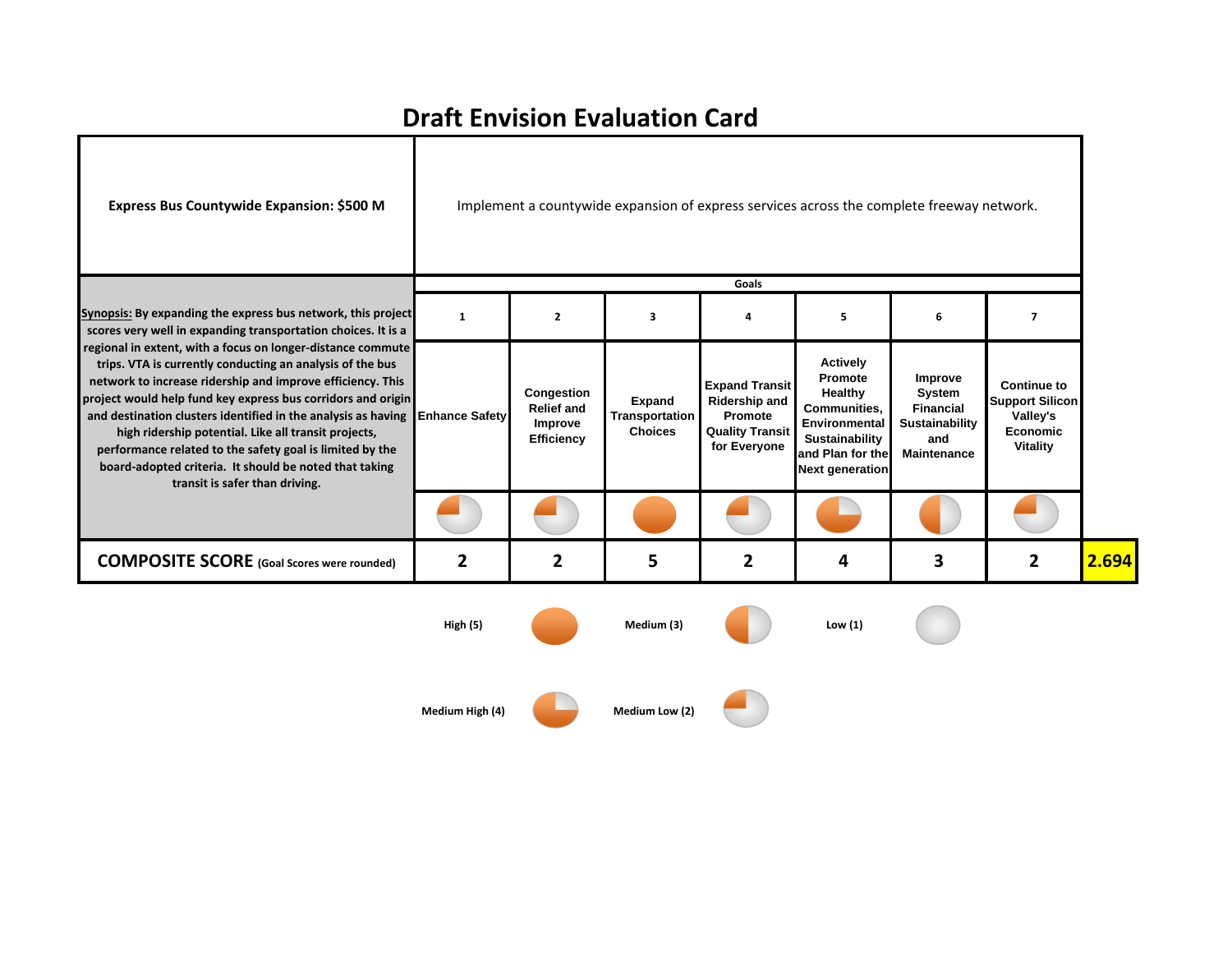$\mathbf{I}$ 

×

| <b>Extend Capitol Expressway light rail to Eastridge</b><br>Transit Center - Phase II: \$293 M                                                                                                                                                                                                                                                                                                                                                                                                   |                | Provides light rail extension in the East Valley. Extends the Capitol Avenue light rail line 2.6 miles from the<br>existing Alum Rock Transit Center to a rebuilt Eastridge Transit Center. Includes the removal of HOV lanes<br>on Capitol Expressway between Capitol Avenue and Tully Road in San Jose. |                                                          |                                                                                                    |                                                                                                                                                             |                                                                                             |                                                                                                |       |  |
|--------------------------------------------------------------------------------------------------------------------------------------------------------------------------------------------------------------------------------------------------------------------------------------------------------------------------------------------------------------------------------------------------------------------------------------------------------------------------------------------------|----------------|-----------------------------------------------------------------------------------------------------------------------------------------------------------------------------------------------------------------------------------------------------------------------------------------------------------|----------------------------------------------------------|----------------------------------------------------------------------------------------------------|-------------------------------------------------------------------------------------------------------------------------------------------------------------|---------------------------------------------------------------------------------------------|------------------------------------------------------------------------------------------------|-------|--|
|                                                                                                                                                                                                                                                                                                                                                                                                                                                                                                  |                |                                                                                                                                                                                                                                                                                                           |                                                          | Goals                                                                                              |                                                                                                                                                             |                                                                                             |                                                                                                |       |  |
| Synopsis: Capitol Light Rail Extension scores well for                                                                                                                                                                                                                                                                                                                                                                                                                                           | $\mathbf{1}$   | 2                                                                                                                                                                                                                                                                                                         | 3                                                        | 4                                                                                                  | 5                                                                                                                                                           | 6                                                                                           | 7                                                                                              |       |  |
| expanding transportation choices and congestion by<br>connecting Eastridge Transit Center with the light rail<br>network. The project is contained in the 2000 Measure A and<br>has environmental clearance. VTA is currently constructing a<br>Bus Rapid Transit (BRT) line in this corridor. Like all transit Enhance Safety<br>projects, performance related to the safety goal is limited by<br>the board-adopted criteria. It should be noted that taking<br>transit is safer than driving. |                | Congestion<br><b>Relief and</b><br>Improve<br>Efficiency                                                                                                                                                                                                                                                  | <b>Expand</b><br><b>Transportation</b><br><b>Choices</b> | <b>Expand Transit</b><br><b>Ridership and</b><br>Promote<br><b>Quality Transit</b><br>for Everyone | <b>Actively</b><br>Promote<br>Healthy<br><b>Communities.</b><br><b>Environmental</b><br><b>Sustainability</b><br>and Plan for the<br><b>Next generation</b> | Improve<br>System<br><b>Financial</b><br><b>Sustainability</b><br>and<br><b>Maintenance</b> | <b>Continue to</b><br><b>Support Silicon</b><br>Valley's<br><b>Economic</b><br><b>Vitality</b> |       |  |
|                                                                                                                                                                                                                                                                                                                                                                                                                                                                                                  |                |                                                                                                                                                                                                                                                                                                           |                                                          |                                                                                                    |                                                                                                                                                             |                                                                                             |                                                                                                |       |  |
| <b>COMPOSITE SCORE</b> (Goal Scores were rounded)                                                                                                                                                                                                                                                                                                                                                                                                                                                | $\overline{2}$ | 3                                                                                                                                                                                                                                                                                                         | 5                                                        | 3                                                                                                  | 4                                                                                                                                                           | 3                                                                                           | 2                                                                                              | 2.915 |  |
|                                                                                                                                                                                                                                                                                                                                                                                                                                                                                                  | High (5)       |                                                                                                                                                                                                                                                                                                           | Medium (3)                                               |                                                                                                    | Low $(1)$                                                                                                                                                   |                                                                                             |                                                                                                |       |  |

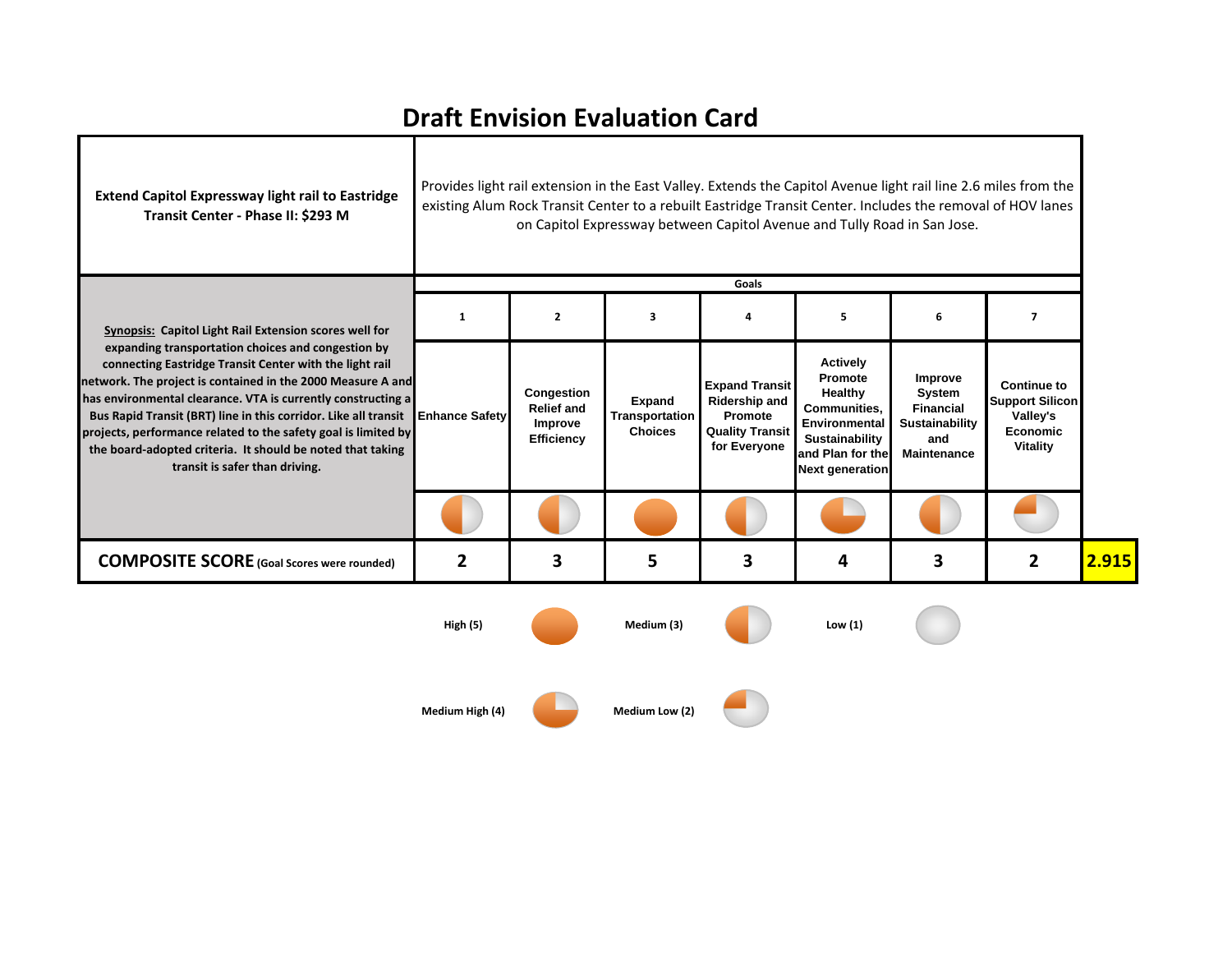×

| <b>Extend light-rail transit from Winchester Station to</b><br>Route 85 (Vasona Junction): \$176 M                                                                                                                                                                                                                                                                                                                                                                                                                                                               | Light rail from downtown San Jose to Winchester Station in Campbell was completed in 2005. Phase II of<br>project is to extend from Winchester Station to Route 85 (Vasona Junction). |                                                          |                                            |                                                                                                    |                                                                                                                                               |                                                                                             |                                                                                                |       |
|------------------------------------------------------------------------------------------------------------------------------------------------------------------------------------------------------------------------------------------------------------------------------------------------------------------------------------------------------------------------------------------------------------------------------------------------------------------------------------------------------------------------------------------------------------------|---------------------------------------------------------------------------------------------------------------------------------------------------------------------------------------|----------------------------------------------------------|--------------------------------------------|----------------------------------------------------------------------------------------------------|-----------------------------------------------------------------------------------------------------------------------------------------------|---------------------------------------------------------------------------------------------|------------------------------------------------------------------------------------------------|-------|
| Synopsis: Vasona Light Rail Extension scores well for<br>expanding transportation choices and providing congestion                                                                                                                                                                                                                                                                                                                                                                                                                                               | -1                                                                                                                                                                                    | 2                                                        | 3                                          | Goals<br>Δ                                                                                         | 5                                                                                                                                             | 6                                                                                           | 7                                                                                              |       |
| relief by adding a new rail extension to the light rail<br>network. The City of Campbell is preparing the Dell Avenue<br>Area Plan, which would provide capacity for additional office<br>and R&D space. If implemented, this intensified<br>development could provide a demand for transit ridership<br>near the proposed extension. The project is environmentally<br>cleared. Like all transit projects, performance related to the<br>safety goal is limited by the board-adopted criteria. It<br>should be noted that taking transit is safer than driving. | <b>Enhance Safety</b>                                                                                                                                                                 | Congestion<br><b>Relief and</b><br>Improve<br>Efficiency | Expand<br>Transportation<br><b>Choices</b> | <b>Expand Transit</b><br><b>Ridership and</b><br>Promote<br><b>Quality Transit</b><br>for Everyone | <b>Actively</b><br><b>Promote</b><br>Healthy<br>Communities,<br>Environmental<br>Sustainability<br>and Plan for the<br><b>Next generation</b> | Improve<br><b>System</b><br><b>Financial</b><br>Sustainability<br>and<br><b>Maintenance</b> | <b>Continue to</b><br><b>Support Silicon</b><br>Valley's<br><b>Economic</b><br><b>Vitality</b> |       |
|                                                                                                                                                                                                                                                                                                                                                                                                                                                                                                                                                                  |                                                                                                                                                                                       |                                                          |                                            |                                                                                                    |                                                                                                                                               |                                                                                             |                                                                                                |       |
| <b>COMPOSITE SCORE</b> (Goal Scores were rounded)                                                                                                                                                                                                                                                                                                                                                                                                                                                                                                                | 2                                                                                                                                                                                     | 4                                                        | 5                                          | 2                                                                                                  | 4                                                                                                                                             | 4                                                                                           | 2                                                                                              | 3.150 |
|                                                                                                                                                                                                                                                                                                                                                                                                                                                                                                                                                                  |                                                                                                                                                                                       |                                                          |                                            |                                                                                                    |                                                                                                                                               |                                                                                             |                                                                                                |       |

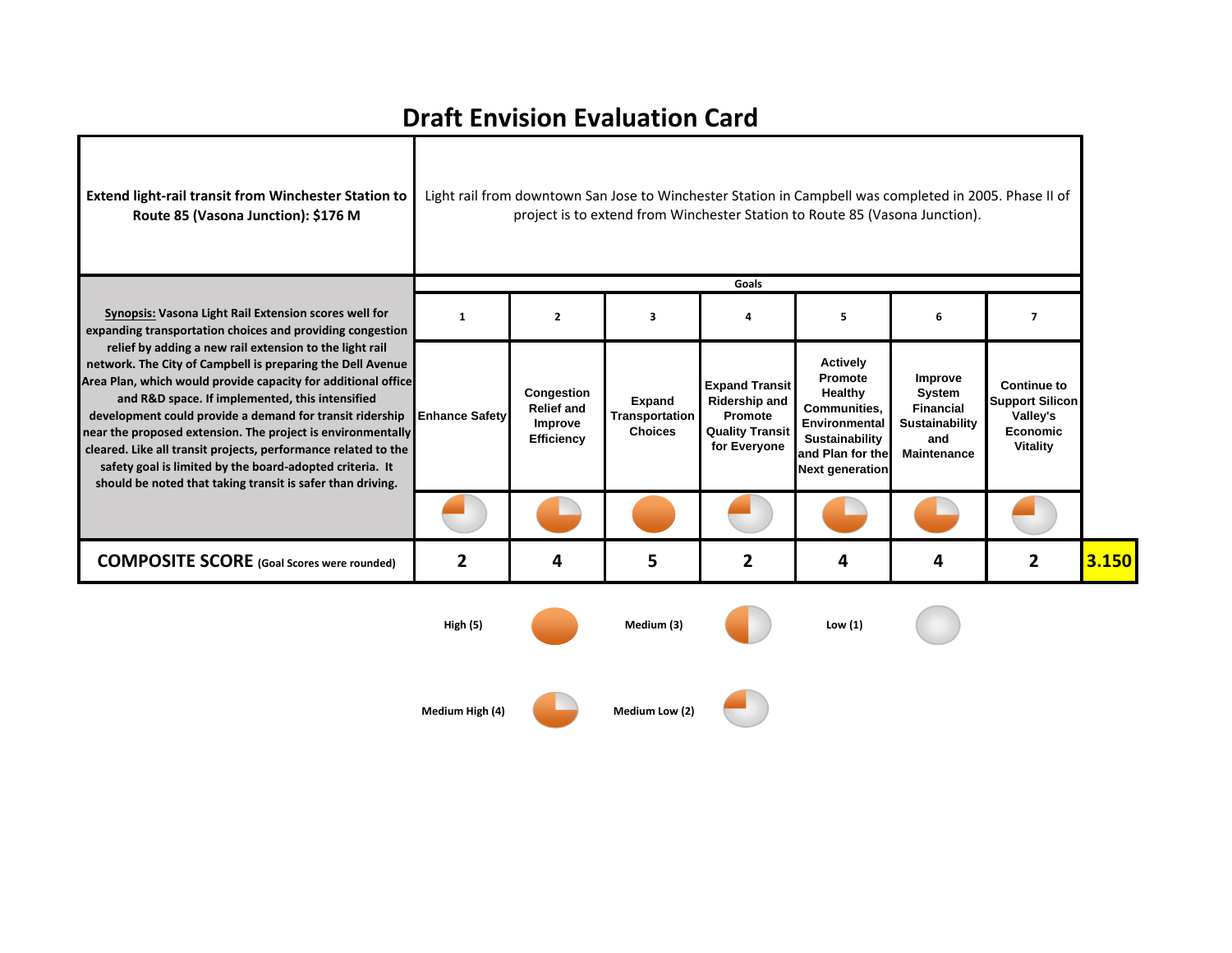7

| Fast and Reliable Bus Network: \$250 M                                                                                                                                                                                                                                                                                                                                                                                                                                                                                                                                                                                                                                                                                                                                                           |                       |                                                                 |                                                   |                                                                                                    | Provide capital improvements to improve travel times and on-time performance for high ridership bus<br>corridors not currently planned for rapid transit improvements. |                                                                                             |                                                                                                |       |
|--------------------------------------------------------------------------------------------------------------------------------------------------------------------------------------------------------------------------------------------------------------------------------------------------------------------------------------------------------------------------------------------------------------------------------------------------------------------------------------------------------------------------------------------------------------------------------------------------------------------------------------------------------------------------------------------------------------------------------------------------------------------------------------------------|-----------------------|-----------------------------------------------------------------|---------------------------------------------------|----------------------------------------------------------------------------------------------------|------------------------------------------------------------------------------------------------------------------------------------------------------------------------|---------------------------------------------------------------------------------------------|------------------------------------------------------------------------------------------------|-------|
| Synopsis: By providing capital improvements to improve                                                                                                                                                                                                                                                                                                                                                                                                                                                                                                                                                                                                                                                                                                                                           |                       |                                                                 |                                                   | Goals                                                                                              |                                                                                                                                                                        |                                                                                             |                                                                                                |       |
| travel times, this program would help fund key capital and<br>technology improvements such as transit signal priority,<br>dedicated bus lanes, bus priority lanes, rapid boarding<br>infrastructure, level boarding, and other improvements that<br>improve transit travel speeds. This program would address<br>transit productivity problems by increasing transit travel<br>speeds, decreasing operating costs, improving on-time<br>reliability, maximizing the investment in a frequent transit<br>network, increasing transit mode share, and decreasing<br>Vehicle Miles Traveled (VMT) and pollution. Like all transit<br>projects, performance related to the safety goal is limited by<br>the board-adopted criteria. It should be noted that taking<br>transit is safer than driving. | 1                     | $\overline{2}$                                                  | 3                                                 | 4                                                                                                  | 5                                                                                                                                                                      | 6                                                                                           | 7                                                                                              |       |
|                                                                                                                                                                                                                                                                                                                                                                                                                                                                                                                                                                                                                                                                                                                                                                                                  | <b>Enhance Safety</b> | Congestion<br><b>Relief and</b><br>Improve<br><b>Efficiency</b> | Expand<br><b>Transportation</b><br><b>Choices</b> | <b>Expand Transit</b><br><b>Ridership and</b><br>Promote<br><b>Quality Transit</b><br>for Everyone | <b>Actively</b><br><b>Promote</b><br>Healthy<br>Communities,<br><b>Environmental</b><br>Sustainability<br>and Plan for the<br><b>Next generation</b>                   | Improve<br><b>System</b><br><b>Financial</b><br>Sustainability<br>and<br><b>Maintenance</b> | <b>Continue to</b><br><b>Support Silicon</b><br>Valley's<br><b>Economic</b><br><b>Vitality</b> |       |
|                                                                                                                                                                                                                                                                                                                                                                                                                                                                                                                                                                                                                                                                                                                                                                                                  |                       |                                                                 |                                                   |                                                                                                    |                                                                                                                                                                        |                                                                                             |                                                                                                |       |
| <b>COMPOSITE SCORE</b> (Goal Scores were rounded)                                                                                                                                                                                                                                                                                                                                                                                                                                                                                                                                                                                                                                                                                                                                                | 2                     |                                                                 | 4                                                 | 4                                                                                                  | 3                                                                                                                                                                      | 3                                                                                           | 3                                                                                              | 2.958 |
|                                                                                                                                                                                                                                                                                                                                                                                                                                                                                                                                                                                                                                                                                                                                                                                                  |                       |                                                                 |                                                   |                                                                                                    |                                                                                                                                                                        |                                                                                             |                                                                                                |       |

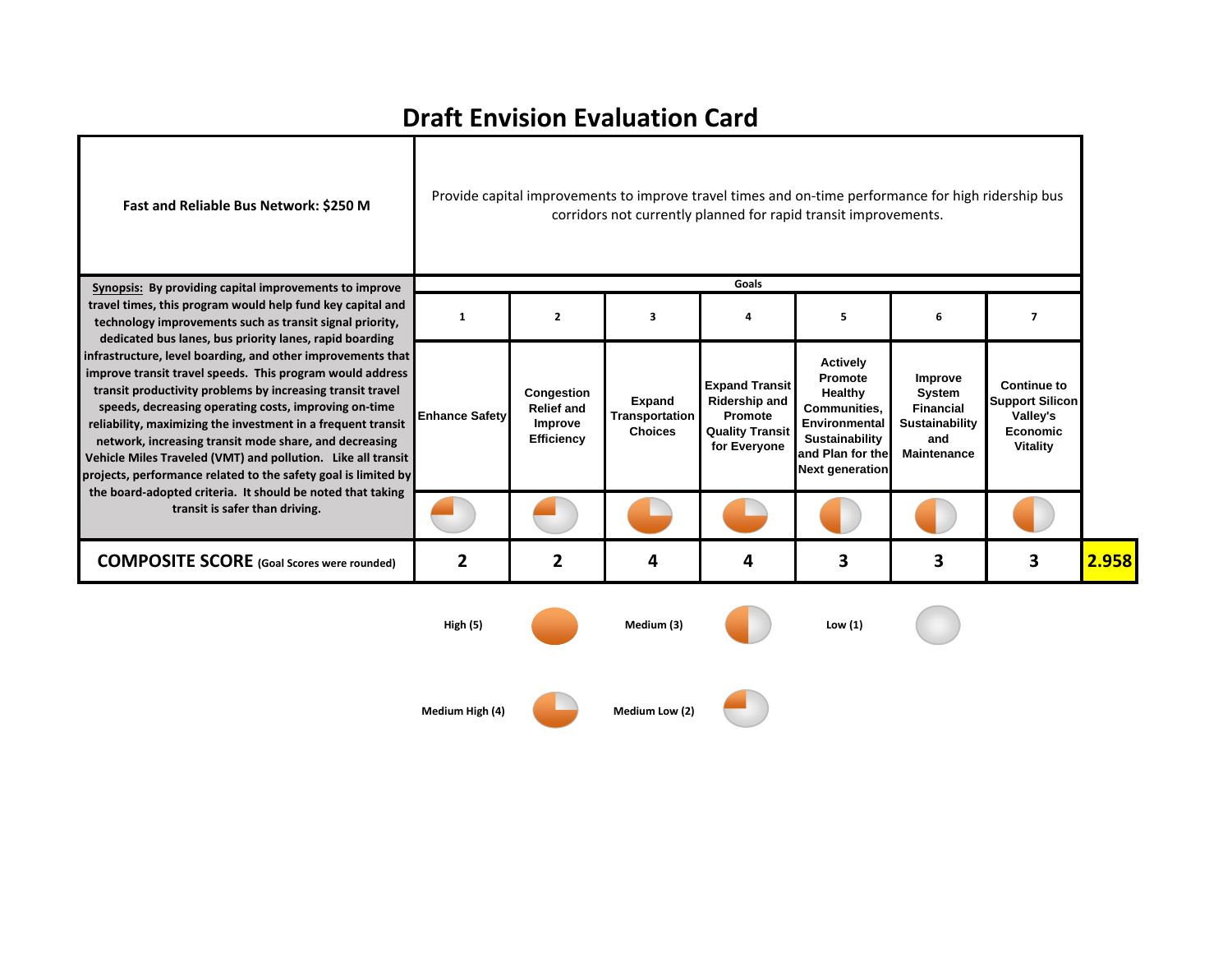

**High (4) Medium Low (2)**

**Medium**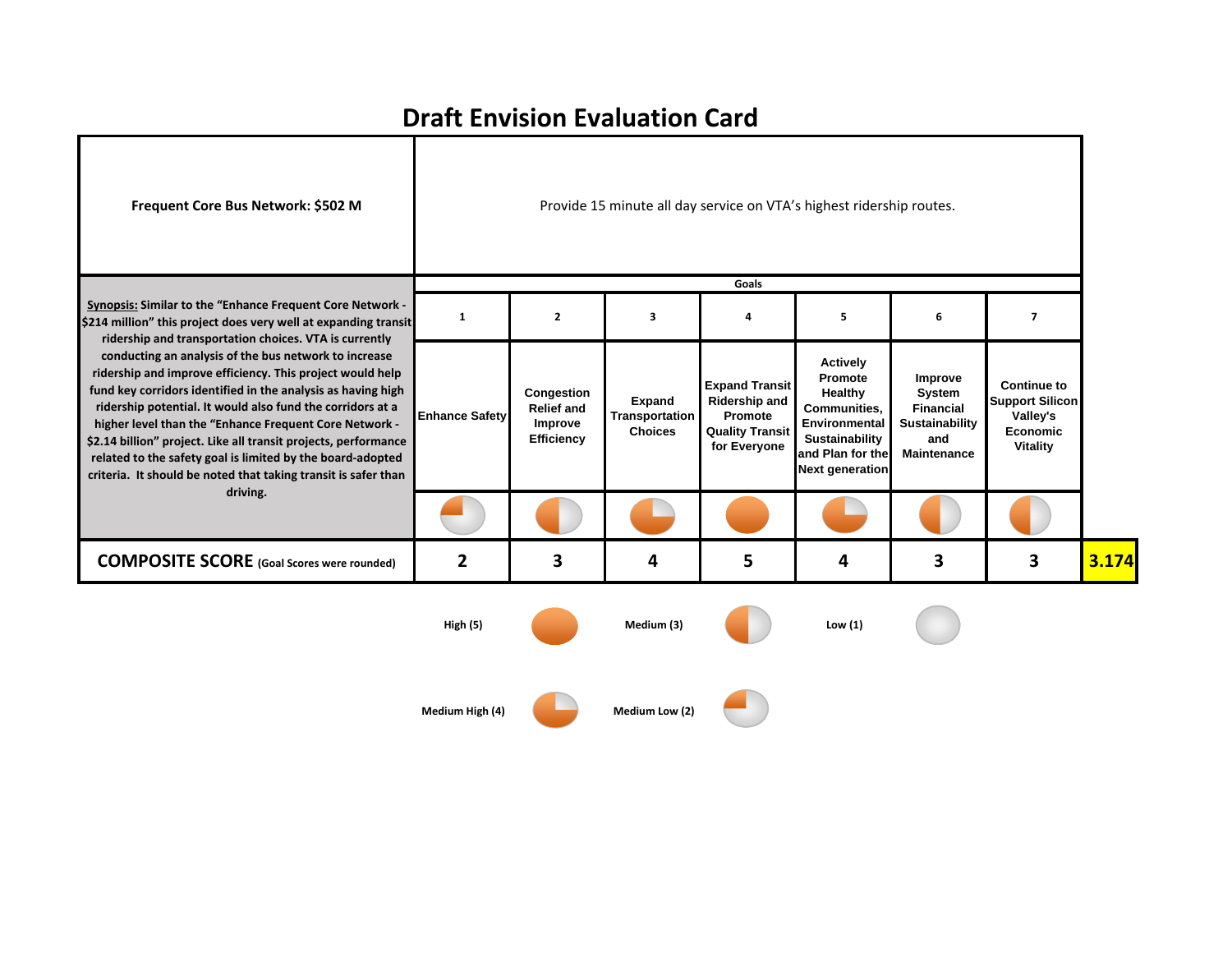| I-280 Freeway Corridor: \$624 M                                                                                                                                                                                                                                                                                                                                                                                                                                                                                                          | Interchange and mainline improvements on I-280. Projects included: Interchange Improvements at De<br>Anza Blvd., Wolfe Rd., Saratoga Ave., Winchester Blvd., Leigh/Leland Ave., Senter Rd., San Tomas Expwy.,<br>Bird Ave.; Major interchange improvements at Page Mill Rd./Oregon Expwy. and Foothill Expwy.;<br>operational improvements between 3rd and 7th Streets; and a Northbound connector ramp at Stevens<br>Creek Blvd. |                                                                 |                                            |                                                                                                    |                                                                                                                                                      |                                                                                      |                                                                                                |       |
|------------------------------------------------------------------------------------------------------------------------------------------------------------------------------------------------------------------------------------------------------------------------------------------------------------------------------------------------------------------------------------------------------------------------------------------------------------------------------------------------------------------------------------------|-----------------------------------------------------------------------------------------------------------------------------------------------------------------------------------------------------------------------------------------------------------------------------------------------------------------------------------------------------------------------------------------------------------------------------------|-----------------------------------------------------------------|--------------------------------------------|----------------------------------------------------------------------------------------------------|------------------------------------------------------------------------------------------------------------------------------------------------------|--------------------------------------------------------------------------------------|------------------------------------------------------------------------------------------------|-------|
|                                                                                                                                                                                                                                                                                                                                                                                                                                                                                                                                          |                                                                                                                                                                                                                                                                                                                                                                                                                                   |                                                                 |                                            | Goals                                                                                              |                                                                                                                                                      |                                                                                      |                                                                                                |       |
| Synopsis: These improvements along the I-280 corridor will                                                                                                                                                                                                                                                                                                                                                                                                                                                                               | 1                                                                                                                                                                                                                                                                                                                                                                                                                                 | $\overline{2}$                                                  | 3                                          | 4                                                                                                  | 5                                                                                                                                                    | 6                                                                                    | $\overline{7}$                                                                                 |       |
| enhance operations on the mainline as well as the<br>interchanges. These improvements address safety and the<br>interchange enhancements, and provide for access to job<br>centers and other local destinations. In addition, the<br>improvements enhance bicycle and pedestrian connectivity<br>in the corridor, and address significant bicycle and<br>pedestrian safety issues; for these reasons this program of<br>highway improvements scores well in terms of enhancing<br>safety, expanding transportation choices and promoting | <b>Enhance Safety</b>                                                                                                                                                                                                                                                                                                                                                                                                             | Congestion<br><b>Relief and</b><br>Improve<br><b>Efficiency</b> | Expand<br>Transportation<br><b>Choices</b> | <b>Expand Transit</b><br><b>Ridership and</b><br>Promote<br><b>Quality Transit</b><br>for Everyone | <b>Actively</b><br>Promote<br><b>Healthy</b><br>Communities,<br>Environmental<br><b>Sustainability</b><br>and Plan for the<br><b>Next generation</b> | Improve<br>System<br><b>Financial</b><br>Sustainability<br>and<br><b>Maintenance</b> | <b>Continue to</b><br><b>Support Silicon</b><br>Valley's<br><b>Economic</b><br><b>Vitality</b> |       |
| sustainability and healthy transportation choices.                                                                                                                                                                                                                                                                                                                                                                                                                                                                                       |                                                                                                                                                                                                                                                                                                                                                                                                                                   |                                                                 |                                            |                                                                                                    |                                                                                                                                                      |                                                                                      |                                                                                                |       |
| <b>COMPOSITE SCORE</b>                                                                                                                                                                                                                                                                                                                                                                                                                                                                                                                   | 4                                                                                                                                                                                                                                                                                                                                                                                                                                 | 2                                                               | 5                                          | 2                                                                                                  | 4                                                                                                                                                    | $\mathbf{2}$                                                                         | 3                                                                                              | 3.183 |
|                                                                                                                                                                                                                                                                                                                                                                                                                                                                                                                                          | <b>High (5)</b>                                                                                                                                                                                                                                                                                                                                                                                                                   |                                                                 | Medium (3)                                 |                                                                                                    | Low $(1)$                                                                                                                                            |                                                                                      |                                                                                                |       |

**Medium**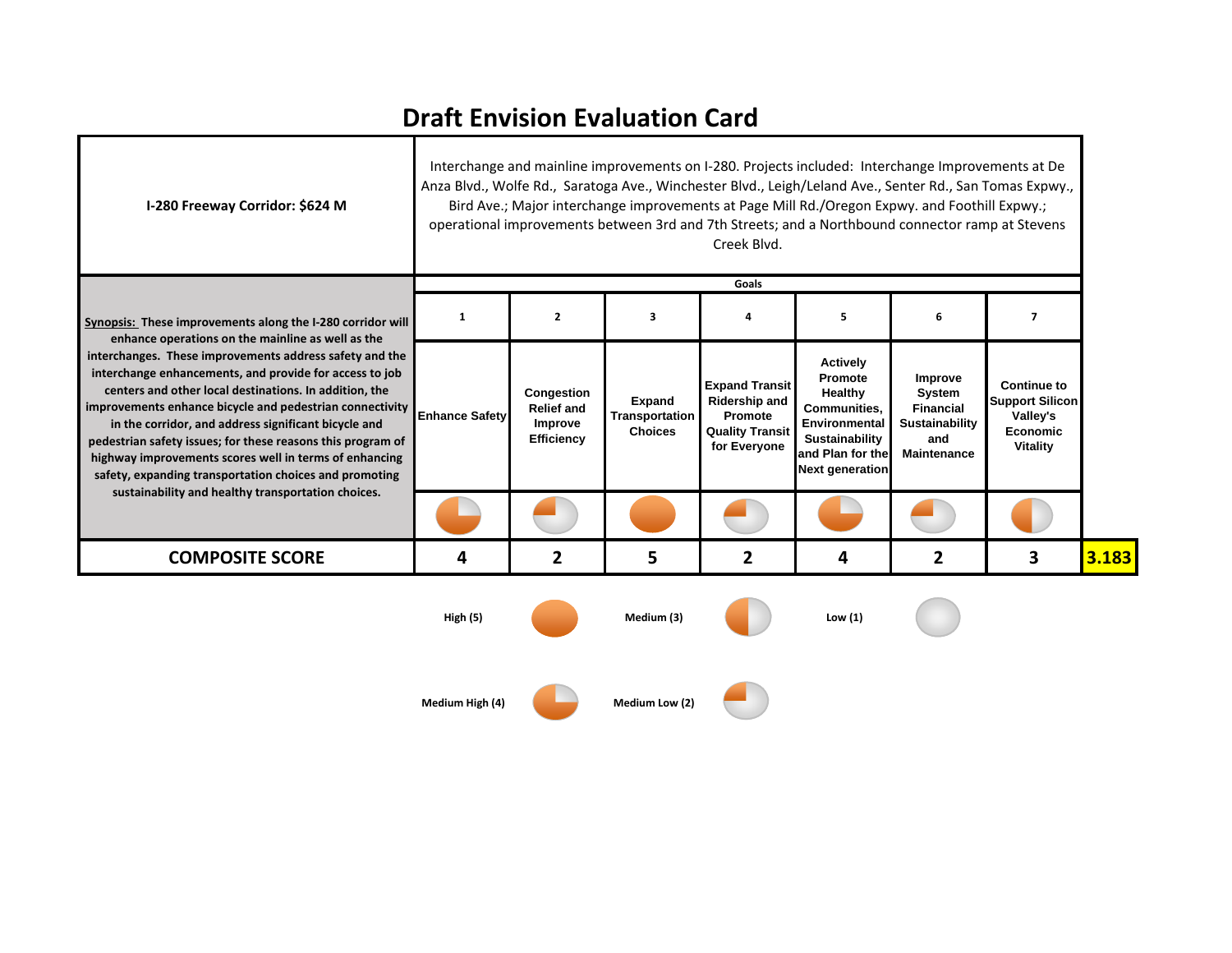| I-680 Freeway Corridor: \$307 M                                                                                                                                                                                                                       |                 | Interchange and mainline improvements on I-680. These improvements include: Interchange<br>improvements at Jacklin Rd., Calaveras Blvd., Capitol Ave., Hostetter Rd., Berryessa Rd., Alum Rock<br>Ave./McKee Rd., Capitol Expwy./Jackson Rd., and King Rd.; Auxiliary Lanes between Berryessa Rd. and<br>McKee Rd. and Capitol Expwy. and Berryessa Rd.; and a major interchange enhancement at Montague<br>Expwy.<br>Goals |                                            |                                                                                                    |                                                                                                                                        |                                                                                      |                                                                                                |       |  |  |
|-------------------------------------------------------------------------------------------------------------------------------------------------------------------------------------------------------------------------------------------------------|-----------------|-----------------------------------------------------------------------------------------------------------------------------------------------------------------------------------------------------------------------------------------------------------------------------------------------------------------------------------------------------------------------------------------------------------------------------|--------------------------------------------|----------------------------------------------------------------------------------------------------|----------------------------------------------------------------------------------------------------------------------------------------|--------------------------------------------------------------------------------------|------------------------------------------------------------------------------------------------|-------|--|--|
|                                                                                                                                                                                                                                                       |                 |                                                                                                                                                                                                                                                                                                                                                                                                                             |                                            |                                                                                                    |                                                                                                                                        |                                                                                      |                                                                                                |       |  |  |
|                                                                                                                                                                                                                                                       | 1               | $\overline{2}$                                                                                                                                                                                                                                                                                                                                                                                                              | 3                                          | 4                                                                                                  | 5                                                                                                                                      | 6                                                                                    | $\overline{\mathbf{z}}$                                                                        |       |  |  |
| Synopsis: The improvements along the I-680 corridor<br>benefit congestion along portions of this corridor by<br>addressing vehicle throughput. The interchanges along the Enhance Safety<br>corridor will also be modified to improve freeway access. |                 | Congestion<br><b>Relief and</b><br>Improve<br>Efficiency                                                                                                                                                                                                                                                                                                                                                                    | Expand<br>Transportation<br><b>Choices</b> | <b>Expand Transit</b><br><b>Ridership and</b><br>Promote<br><b>Quality Transit</b><br>for Everyone | <b>Actively</b><br>Promote<br>Healthy<br>Communities,<br>Environmental<br>Sustainability<br>and Plan for the<br><b>Next generation</b> | Improve<br>System<br><b>Financial</b><br>Sustainability<br>and<br><b>Maintenance</b> | <b>Continue to</b><br><b>Support Silicon</b><br>Valley's<br><b>Economic</b><br><b>Vitality</b> |       |  |  |
|                                                                                                                                                                                                                                                       |                 |                                                                                                                                                                                                                                                                                                                                                                                                                             |                                            |                                                                                                    |                                                                                                                                        |                                                                                      |                                                                                                |       |  |  |
| <b>COMPOSITE SCORE</b>                                                                                                                                                                                                                                | 4               | 2                                                                                                                                                                                                                                                                                                                                                                                                                           | 1                                          | 1                                                                                                  | $\mathbf{2}$                                                                                                                           | $\overline{2}$                                                                       | 3                                                                                              | 2.096 |  |  |
|                                                                                                                                                                                                                                                       | <b>High (5)</b> |                                                                                                                                                                                                                                                                                                                                                                                                                             | Medium (3)                                 |                                                                                                    | Low $(1)$                                                                                                                              |                                                                                      |                                                                                                |       |  |  |
|                                                                                                                                                                                                                                                       | Medium High (4) |                                                                                                                                                                                                                                                                                                                                                                                                                             | Medium Low (2)                             |                                                                                                    |                                                                                                                                        |                                                                                      |                                                                                                |       |  |  |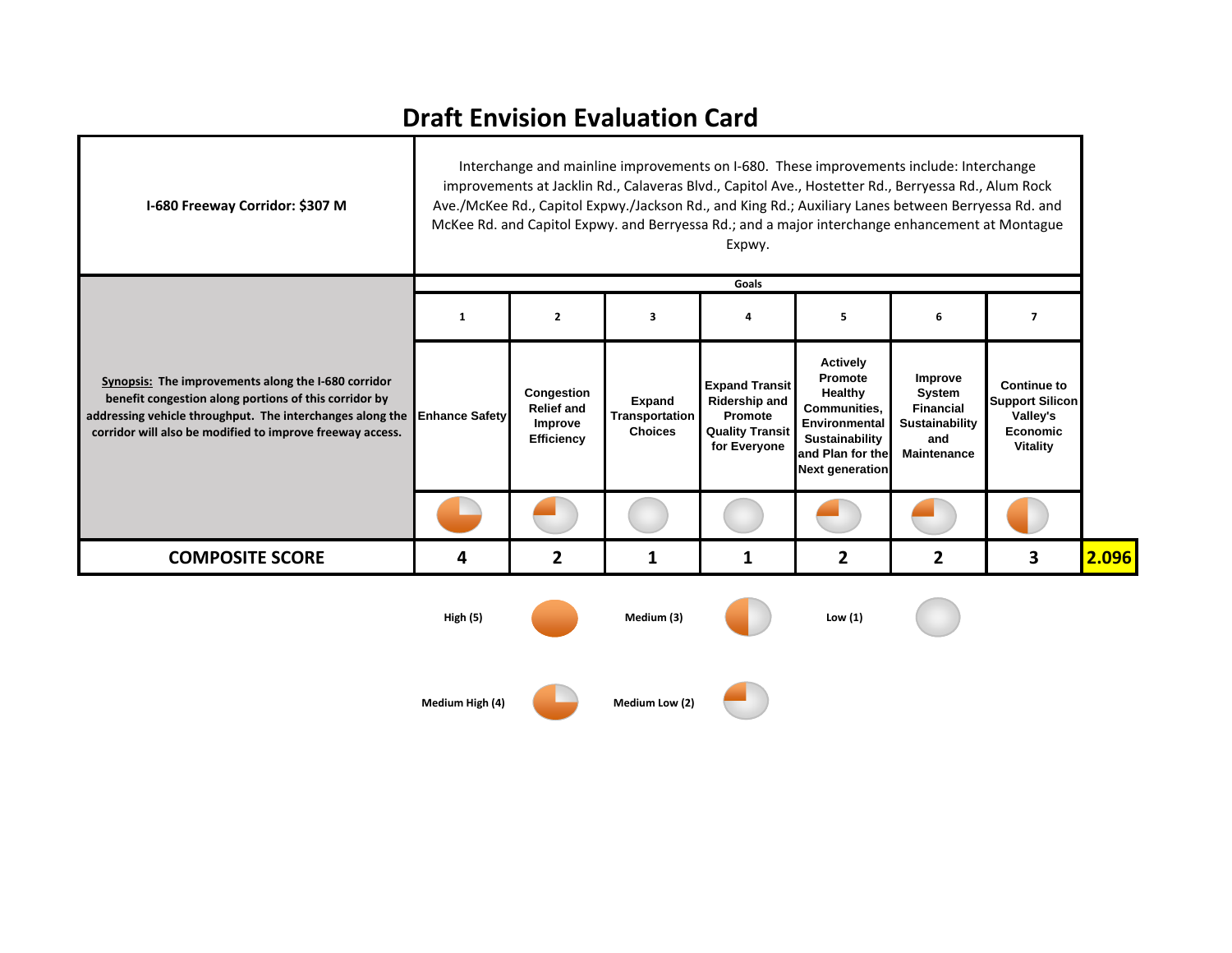| Local Overcrossings over Freeways: \$379 M                                                                                                                                                                                                                                                                                                          |                       |                                                          |                                            | not contain interchanges.                                                                          | Implement local overcrossings over freeways in Gilroy, San Jose, and Sunnyvale. These overcrossings do                                 |                                                                                      |                                                                                                |       |
|-----------------------------------------------------------------------------------------------------------------------------------------------------------------------------------------------------------------------------------------------------------------------------------------------------------------------------------------------------|-----------------------|----------------------------------------------------------|--------------------------------------------|----------------------------------------------------------------------------------------------------|----------------------------------------------------------------------------------------------------------------------------------------|--------------------------------------------------------------------------------------|------------------------------------------------------------------------------------------------|-------|
|                                                                                                                                                                                                                                                                                                                                                     |                       |                                                          |                                            | Goals                                                                                              |                                                                                                                                        |                                                                                      |                                                                                                |       |
|                                                                                                                                                                                                                                                                                                                                                     | $\mathbf{1}$          | $\mathbf{z}$                                             | 3                                          | 4                                                                                                  | 5                                                                                                                                      | 6                                                                                    | $\overline{7}$                                                                                 |       |
| Synopsis: This program of projects aims to provide better<br>access without interfering with freeway operations. While<br>benefitting movement from automobiles, these<br>overcrossings will also provide for improve pedestrian and<br>bike access for the communities and reduce congestion from<br>those existing interchanges with the freeway. | <b>Enhance Safety</b> | Congestion<br><b>Relief and</b><br>Improve<br>Efficiency | Expand<br>Transportation<br><b>Choices</b> | <b>Expand Transit</b><br><b>Ridership and</b><br>Promote<br><b>Quality Transit</b><br>for Everyone | <b>Actively</b><br>Promote<br>Healthy<br>Communities,<br>Environmental<br>Sustainability<br>and Plan for the<br><b>Next generation</b> | Improve<br>System<br><b>Financial</b><br>Sustainability<br>and<br><b>Maintenance</b> | <b>Continue to</b><br><b>Support Silicon</b><br>Valley's<br><b>Economic</b><br><b>Vitality</b> |       |
|                                                                                                                                                                                                                                                                                                                                                     |                       |                                                          |                                            |                                                                                                    |                                                                                                                                        |                                                                                      |                                                                                                |       |
| <b>COMPOSITE SCORE</b> (Goal Scores were rounded)                                                                                                                                                                                                                                                                                                   | 4                     | 4                                                        | 5                                          | 1                                                                                                  | 3                                                                                                                                      | 2                                                                                    | $\overline{2}$                                                                                 | 3.074 |
|                                                                                                                                                                                                                                                                                                                                                     | High (5)              |                                                          | Medium (3)                                 |                                                                                                    | Low $(1)$                                                                                                                              |                                                                                      |                                                                                                |       |
|                                                                                                                                                                                                                                                                                                                                                     | Medium High (4)       |                                                          | Medium Low (2)                             |                                                                                                    |                                                                                                                                        |                                                                                      |                                                                                                |       |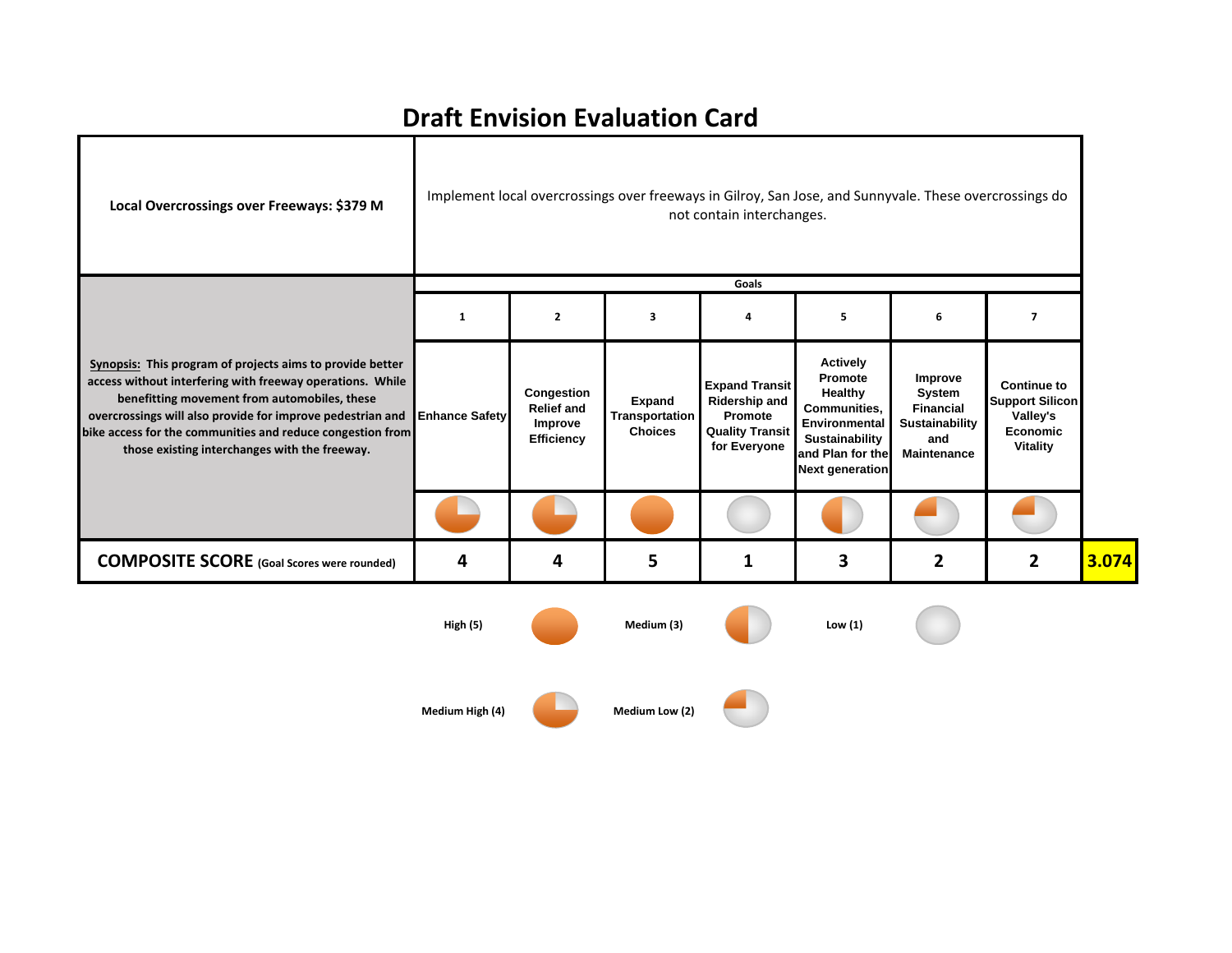7

| North Bayshore Light Rail: \$430 M                                                                                                                                                                                                                                                                                                                                                                                           |                       |                                                          |                                                   | Bayshore area.                                                                                     | Project would construct a light rail line from the vicinity of the NASA/Bayshore station to the North                                  |                                                                                                    |                                                                                                |       |
|------------------------------------------------------------------------------------------------------------------------------------------------------------------------------------------------------------------------------------------------------------------------------------------------------------------------------------------------------------------------------------------------------------------------------|-----------------------|----------------------------------------------------------|---------------------------------------------------|----------------------------------------------------------------------------------------------------|----------------------------------------------------------------------------------------------------------------------------------------|----------------------------------------------------------------------------------------------------|------------------------------------------------------------------------------------------------|-------|
|                                                                                                                                                                                                                                                                                                                                                                                                                              |                       |                                                          |                                                   | Goals                                                                                              |                                                                                                                                        |                                                                                                    |                                                                                                |       |
| Synopsis: This high scoring project has the potential to                                                                                                                                                                                                                                                                                                                                                                     | 1                     | 2                                                        | 3                                                 | 4                                                                                                  | 5                                                                                                                                      | 6                                                                                                  | $\overline{7}$                                                                                 |       |
| increase ridership in a very congested area. The project is<br>still in a conceptual stage and there has been no engineering<br>or environmental work completed. Therefore, the cost of the<br>project have not been thoroughly analyzed. Like all transit<br>projects, performance related to the safety goal is limited by<br>the board-adopted criteria. It should be noted that taking<br>transit is safer than driving. | <b>Enhance Safety</b> | Congestion<br><b>Relief and</b><br>Improve<br>Efficiency | Expand<br><b>Transportation</b><br><b>Choices</b> | <b>Expand Transit</b><br><b>Ridership and</b><br>Promote<br><b>Quality Transit</b><br>for Everyone | <b>Actively</b><br>Promote<br>Healthy<br>Communities,<br>Environmental<br>Sustainability<br>and Plan for the<br><b>Next generation</b> | Improve<br><b>System</b><br><b>Financial</b><br><b>Sustainability</b><br>and<br><b>Maintenance</b> | <b>Continue to</b><br><b>Support Silicon</b><br>Valley's<br><b>Economic</b><br><b>Vitality</b> |       |
|                                                                                                                                                                                                                                                                                                                                                                                                                              |                       |                                                          |                                                   |                                                                                                    |                                                                                                                                        |                                                                                                    |                                                                                                |       |
| <b>COMPOSITE SCORE</b> (Goal Scores were rounded)                                                                                                                                                                                                                                                                                                                                                                            | 2                     | 4                                                        | 5                                                 | 2                                                                                                  | 4                                                                                                                                      | 4                                                                                                  | $\overline{2}$                                                                                 | 2.987 |
|                                                                                                                                                                                                                                                                                                                                                                                                                              | High (5)              |                                                          | Medium (3)                                        |                                                                                                    | Low $(1)$                                                                                                                              |                                                                                                    |                                                                                                |       |
|                                                                                                                                                                                                                                                                                                                                                                                                                              |                       |                                                          |                                                   |                                                                                                    |                                                                                                                                        |                                                                                                    |                                                                                                |       |

**High (4) Medium Low (2)**

- 1

**Medium**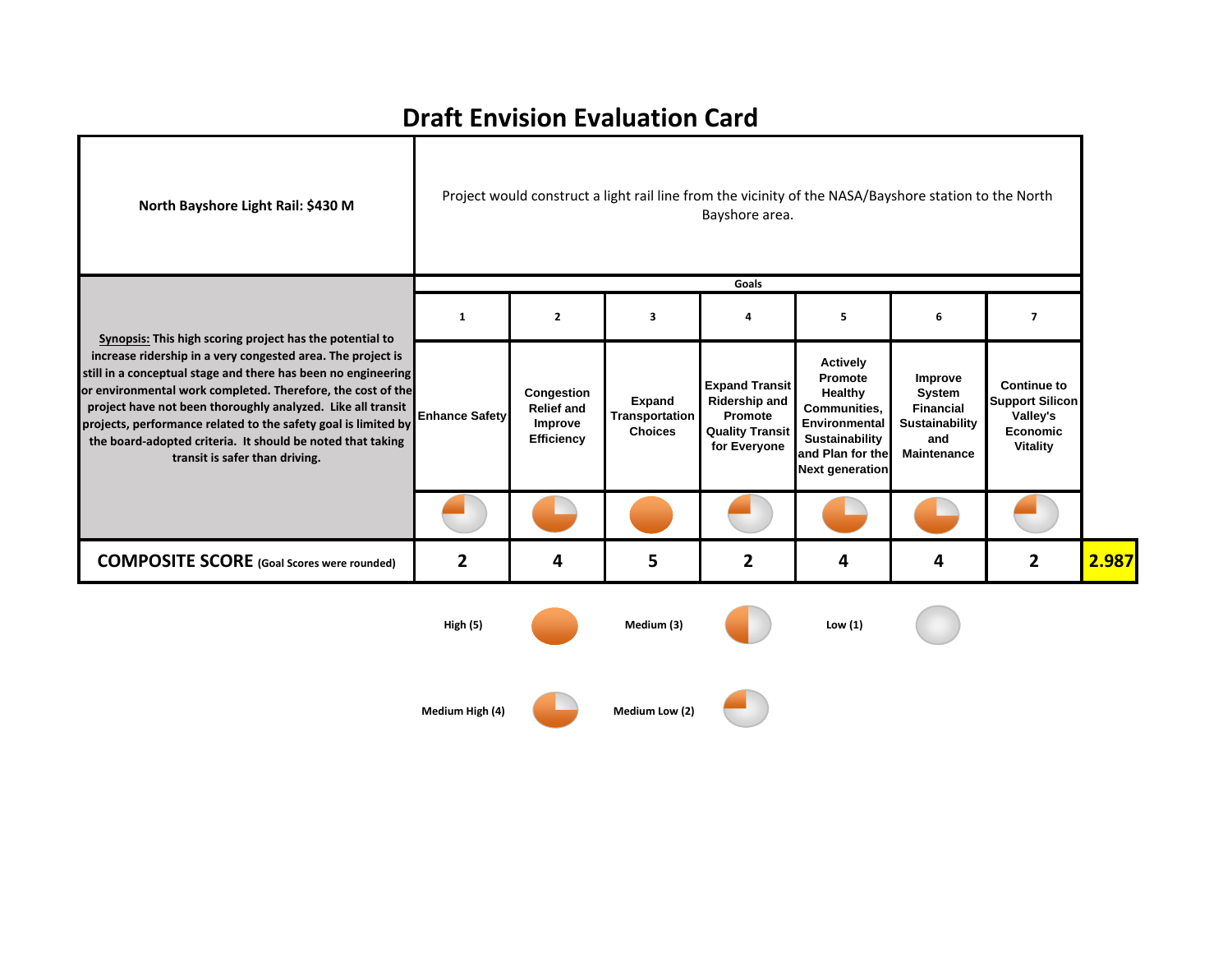$\mathbf{I}$ 

×

| San Antonio Road Interchange / Charleston Road<br>Connection: \$101.0 M                                                                                                                                                                                                                                                                                                              |                       |                                                          |                                            |                                                                                                    | Widen existing San Antonio Road/U.S. Route 101 overcrossing to four lanes and create a new southbound<br>on-ramp to U.S. route 101. Close existing Charleston Road on-ramp to southbound U.S. Route 101. |                                                                               |                                                                                         |       |
|--------------------------------------------------------------------------------------------------------------------------------------------------------------------------------------------------------------------------------------------------------------------------------------------------------------------------------------------------------------------------------------|-----------------------|----------------------------------------------------------|--------------------------------------------|----------------------------------------------------------------------------------------------------|----------------------------------------------------------------------------------------------------------------------------------------------------------------------------------------------------------|-------------------------------------------------------------------------------|-----------------------------------------------------------------------------------------|-------|
|                                                                                                                                                                                                                                                                                                                                                                                      |                       |                                                          |                                            | Goals                                                                                              |                                                                                                                                                                                                          |                                                                               |                                                                                         |       |
|                                                                                                                                                                                                                                                                                                                                                                                      | 1                     | 2                                                        | 3                                          | 4                                                                                                  | 5                                                                                                                                                                                                        | 6                                                                             | 7                                                                                       |       |
| Synopsis: This projects is designed to reduce congestion<br>through widening the existing San Antonio Road/US Route<br>101 overcrossing to four lanes. These improvements could<br>potentially benefit new bicycle and pedestrian connections<br>into and out of the North Bayshore Area. All of this aims to<br>provide better access to job centers in the North Bayshore<br>Area. | <b>Enhance Safety</b> | Congestion<br><b>Relief and</b><br>Improve<br>Efficiency | Expand<br>Transportation<br><b>Choices</b> | <b>Expand Transit</b><br><b>Ridership and</b><br>Promote<br><b>Quality Transit</b><br>for Everyone | <b>Actively</b><br>Promote<br><b>Healthy</b><br><b>Communities.</b><br>Environmental<br>Sustainability<br>and Plan for the<br><b>Next generation</b>                                                     | Improve<br>System<br>Financial<br><b>Sustainability</b><br>and<br>Maintenance | <b>Continue to</b><br><b>Support Silicon</b><br>Valley's<br>Economic<br><b>Vitality</b> |       |
|                                                                                                                                                                                                                                                                                                                                                                                      |                       |                                                          |                                            |                                                                                                    |                                                                                                                                                                                                          |                                                                               |                                                                                         |       |
| <b>COMPOSITE SCORE</b> (Goal Scores were rounded)                                                                                                                                                                                                                                                                                                                                    | 4                     | 3                                                        | 1                                          | 1                                                                                                  | 1                                                                                                                                                                                                        | $\mathbf{2}$                                                                  | $\overline{2}$                                                                          | 1.919 |
|                                                                                                                                                                                                                                                                                                                                                                                      | High(5)               |                                                          | Medium (3)                                 |                                                                                                    | Low $(1)$                                                                                                                                                                                                |                                                                               |                                                                                         |       |

**Medium**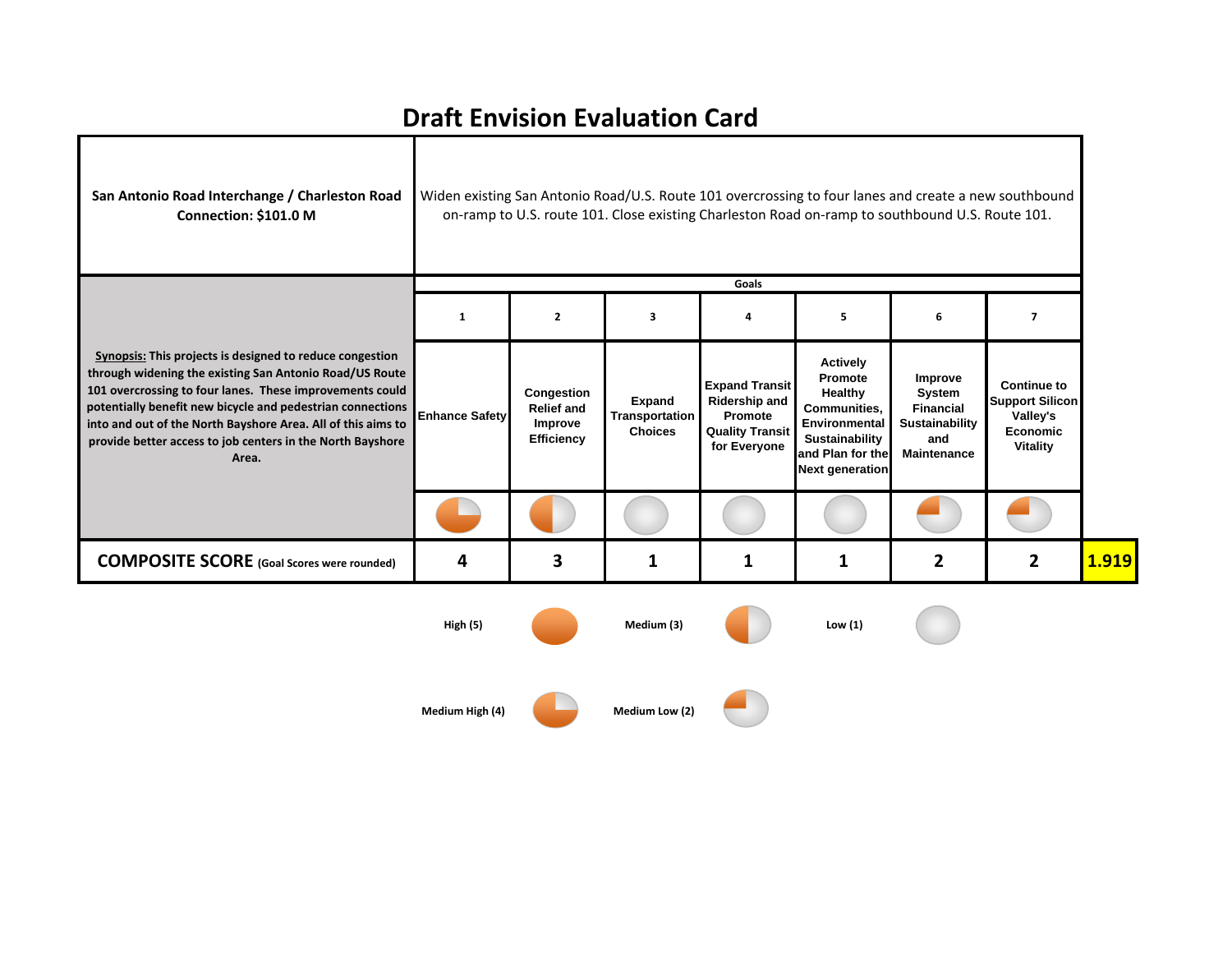Т

| SR 17 Freeway Corridor: \$54 M                                                                                                                                                                                                                                              |                       |                                                          | Interchange and mainline improvements on SR 17. Projects include: SR 17 Widening (Lark Ave. to South of<br>SR 9); SR 17/SR 9 Interchange Improvements; SR 17 Southbound/Hamilton Ave. Off-Ramp Widening; and<br>SR 17/San Tomas Expressway Interim Improvements (Tier 1 Exp Plan 2040). |                                                                                                    |                                                                                                                                        |                                                                                      |                                                                                                |       |
|-----------------------------------------------------------------------------------------------------------------------------------------------------------------------------------------------------------------------------------------------------------------------------|-----------------------|----------------------------------------------------------|-----------------------------------------------------------------------------------------------------------------------------------------------------------------------------------------------------------------------------------------------------------------------------------------|----------------------------------------------------------------------------------------------------|----------------------------------------------------------------------------------------------------------------------------------------|--------------------------------------------------------------------------------------|------------------------------------------------------------------------------------------------|-------|
|                                                                                                                                                                                                                                                                             |                       |                                                          |                                                                                                                                                                                                                                                                                         | Goals                                                                                              |                                                                                                                                        |                                                                                      |                                                                                                |       |
|                                                                                                                                                                                                                                                                             | $\mathbf{1}$          | $\overline{2}$                                           | 3                                                                                                                                                                                                                                                                                       | 4                                                                                                  | 5                                                                                                                                      | 6                                                                                    | $\overline{7}$                                                                                 |       |
| Synopsis: The interchange improvements along SR 17<br>between I-280 and the county line address mainline<br>operations by reducing congestion and identifying<br>interchange improvements that will benefit local roadways<br>as well as provide access to local amenities. | <b>Enhance Safety</b> | Congestion<br><b>Relief and</b><br>Improve<br>Efficiency | Expand<br>Transportation<br><b>Choices</b>                                                                                                                                                                                                                                              | <b>Expand Transit</b><br><b>Ridership and</b><br>Promote<br><b>Quality Transit</b><br>for Everyone | <b>Actively</b><br>Promote<br>Healthy<br>Communities,<br>Environmental<br>Sustainability<br>and Plan for the<br><b>Next generation</b> | Improve<br>System<br><b>Financial</b><br>Sustainability<br>and<br><b>Maintenance</b> | <b>Continue to</b><br><b>Support Silicon</b><br>Valley's<br><b>Economic</b><br><b>Vitality</b> |       |
|                                                                                                                                                                                                                                                                             |                       |                                                          |                                                                                                                                                                                                                                                                                         |                                                                                                    |                                                                                                                                        |                                                                                      |                                                                                                |       |
| <b>COMPOSITE SCORE</b> (Goal Scores were rounded)                                                                                                                                                                                                                           | 4                     | 2                                                        | 1                                                                                                                                                                                                                                                                                       | 1                                                                                                  | $\overline{2}$                                                                                                                         | 2                                                                                    | 3                                                                                              | 2.120 |
|                                                                                                                                                                                                                                                                             | High (5)              |                                                          | Medium (3)                                                                                                                                                                                                                                                                              |                                                                                                    | Low $(1)$                                                                                                                              |                                                                                      |                                                                                                |       |
|                                                                                                                                                                                                                                                                             | Medium High (4)       |                                                          | Medium Low (2)                                                                                                                                                                                                                                                                          |                                                                                                    |                                                                                                                                        |                                                                                      |                                                                                                |       |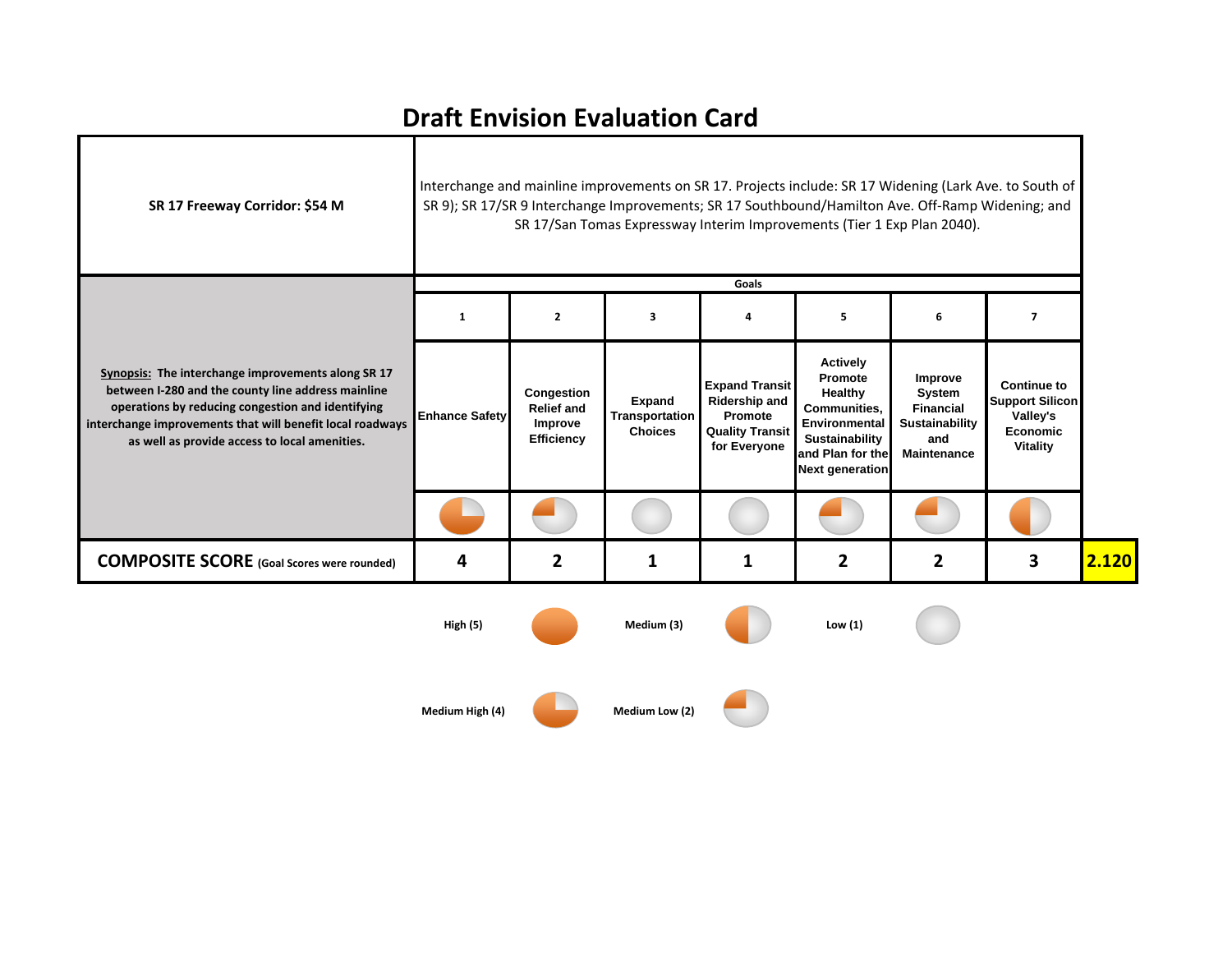٦

Т

**Transfer** 

| SR 85 Freeway Corridor: \$147 M                                                                                                                                                                                                                                                                                                                 |                 |                                                                 |                                                   | lanes.                                                                                             | Interchange and mainline improvements on SR 85. These improvements include: Interchange<br>improvements at El Camino Real and I-280/Homestead Rd.; SR 85 Northbound to Eastbound SR 237<br>connector improvements; and SR 85/I-280 Interchange HOV connector and Northbound SR 85 auxiliary |                                                                               |                                                                                                |       |
|-------------------------------------------------------------------------------------------------------------------------------------------------------------------------------------------------------------------------------------------------------------------------------------------------------------------------------------------------|-----------------|-----------------------------------------------------------------|---------------------------------------------------|----------------------------------------------------------------------------------------------------|---------------------------------------------------------------------------------------------------------------------------------------------------------------------------------------------------------------------------------------------------------------------------------------------|-------------------------------------------------------------------------------|------------------------------------------------------------------------------------------------|-------|
|                                                                                                                                                                                                                                                                                                                                                 |                 |                                                                 |                                                   | Goals                                                                                              |                                                                                                                                                                                                                                                                                             |                                                                               |                                                                                                |       |
|                                                                                                                                                                                                                                                                                                                                                 | 1               | $\mathbf{2}$                                                    | 3                                                 | 4                                                                                                  | 5                                                                                                                                                                                                                                                                                           | 6                                                                             | $\overline{\phantom{a}}$                                                                       |       |
| Synopsis: The improvements along SR 85 will help reduce<br>congestion during peak commute hours and address any<br>safety concerns on a heavily traveled corridor. The<br>interchange improvements along this corridor will benefit Enhance Safety<br>local communites and strenghten the connection between<br>local roadways and the freeway. |                 | Congestion<br><b>Relief and</b><br>Improve<br><b>Efficiency</b> | Expand<br><b>Transportation</b><br><b>Choices</b> | <b>Expand Transit</b><br><b>Ridership and</b><br>Promote<br><b>Quality Transit</b><br>for Everyone | <b>Actively</b><br>Promote<br><b>Healthy</b><br>Communities,<br>Environmental<br>Sustainability<br>and Plan for the<br><b>Next generation</b>                                                                                                                                               | Improve<br>System<br><b>Financial</b><br>Sustainability<br>and<br>Maintenance | <b>Continue to</b><br><b>Support Silicon</b><br>Valley's<br><b>Economic</b><br><b>Vitality</b> |       |
|                                                                                                                                                                                                                                                                                                                                                 |                 |                                                                 |                                                   |                                                                                                    |                                                                                                                                                                                                                                                                                             |                                                                               |                                                                                                |       |
| <b>COMPOSITE SCORE</b>                                                                                                                                                                                                                                                                                                                          | 4               | 2                                                               | 1                                                 | 1                                                                                                  | 1                                                                                                                                                                                                                                                                                           | $\overline{2}$                                                                | $\overline{2}$                                                                                 | 1.977 |
|                                                                                                                                                                                                                                                                                                                                                 | <b>High (5)</b> |                                                                 | Medium (3)                                        |                                                                                                    | Low $(1)$                                                                                                                                                                                                                                                                                   |                                                                               |                                                                                                |       |

**Medium**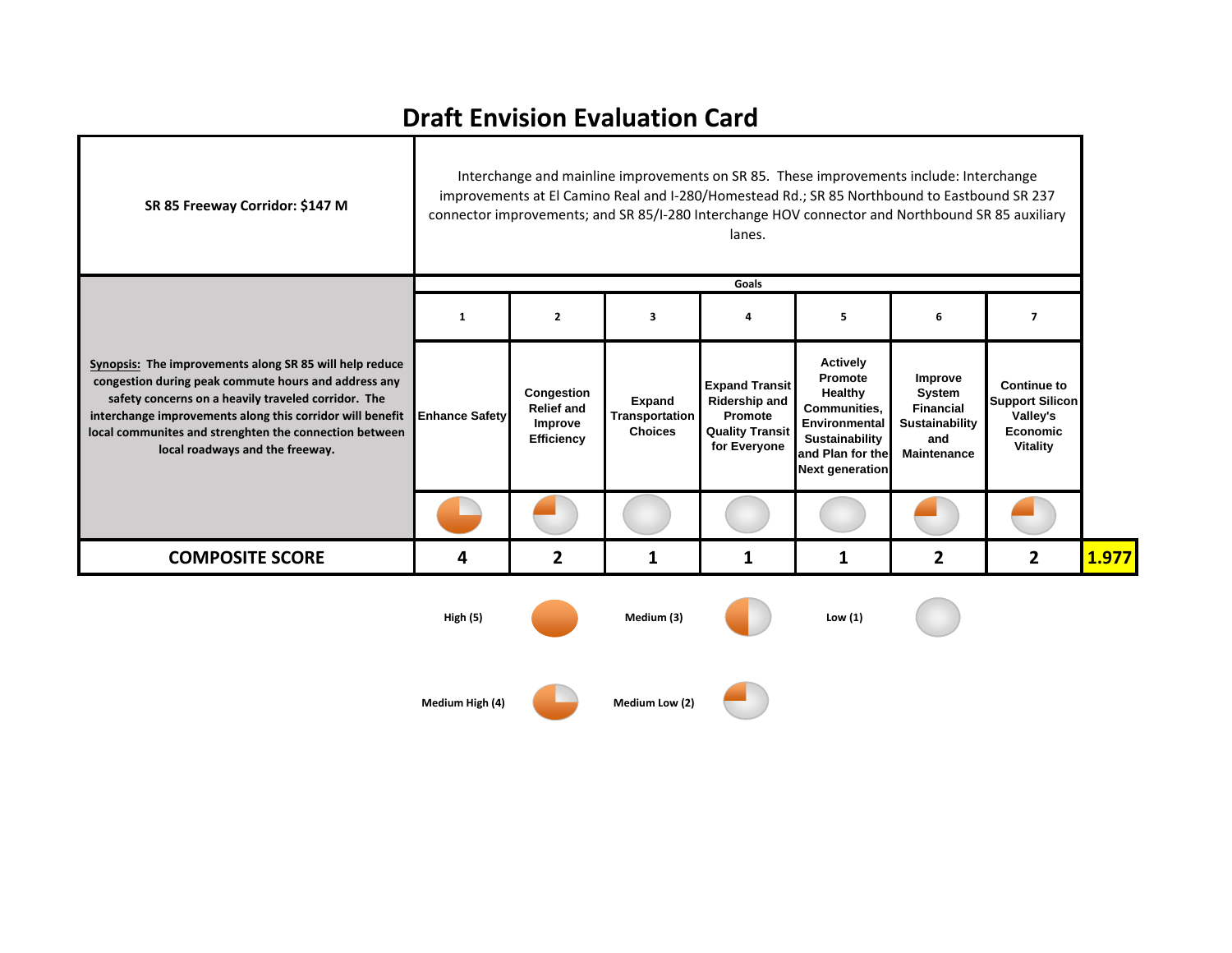7

| SR 152 Re-alignment: \$1,120 M                                                                                                                                                                                                                                                                                                                                                                                                                                             |                       |                                                          |                                            | alignment.                                                                                         | Widen and create new alignment for Route 152 (from Route 156 to U.S. 101); US 101 widening from<br>Monterey St. to the SR 25/US 101 interchange; new interchange at SR 25/US 101; and a new SR 152 |                                                                               |                                                                                                |       |
|----------------------------------------------------------------------------------------------------------------------------------------------------------------------------------------------------------------------------------------------------------------------------------------------------------------------------------------------------------------------------------------------------------------------------------------------------------------------------|-----------------------|----------------------------------------------------------|--------------------------------------------|----------------------------------------------------------------------------------------------------|----------------------------------------------------------------------------------------------------------------------------------------------------------------------------------------------------|-------------------------------------------------------------------------------|------------------------------------------------------------------------------------------------|-------|
|                                                                                                                                                                                                                                                                                                                                                                                                                                                                            |                       |                                                          |                                            | Goals                                                                                              |                                                                                                                                                                                                    |                                                                               |                                                                                                |       |
|                                                                                                                                                                                                                                                                                                                                                                                                                                                                            | 1                     | $\mathbf{2}$                                             | 3                                          | 4                                                                                                  | 5                                                                                                                                                                                                  | 6                                                                             | 7                                                                                              |       |
| Synopsis: The project provides improvements on SR 152<br>between US 101 and I-5 - a distance of approximately 40<br>miles along the existing alignment. It will improve trade and<br>mobility in the corridor and enhance the safety of the users<br>of users. This project also provides a more direct travel<br>route than it currently has, and interchange improvement at<br>US 101/SR 25 will be modified to have an upgraded<br>interchange than there currently is. | <b>Enhance Safety</b> | Congestion<br><b>Relief and</b><br>Improve<br>Efficiency | Expand<br>Transportation<br><b>Choices</b> | <b>Expand Transit</b><br><b>Ridership and</b><br>Promote<br><b>Quality Transit</b><br>for Everyone | <b>Actively</b><br>Promote<br>Healthy<br>Communities,<br><b>Environmental</b><br>Sustainability<br>and Plan for the<br><b>Next generation</b>                                                      | Improve<br>System<br><b>Financial</b><br>Sustainability<br>and<br>Maintenance | <b>Continue to</b><br><b>Support Silicon</b><br>Valley's<br><b>Economic</b><br><b>Vitality</b> |       |
|                                                                                                                                                                                                                                                                                                                                                                                                                                                                            |                       |                                                          |                                            |                                                                                                    |                                                                                                                                                                                                    |                                                                               |                                                                                                |       |
| <b>COMPOSITE SCORE</b> (Goal Scores were rounded)                                                                                                                                                                                                                                                                                                                                                                                                                          | 4                     | 1                                                        | 1                                          | 1                                                                                                  | 2                                                                                                                                                                                                  | 3                                                                             | 3                                                                                              | 2.145 |
|                                                                                                                                                                                                                                                                                                                                                                                                                                                                            | High (5)              |                                                          | Medium (3)                                 |                                                                                                    | Low $(1)$                                                                                                                                                                                          |                                                                               |                                                                                                |       |
|                                                                                                                                                                                                                                                                                                                                                                                                                                                                            | Medium High (4)       |                                                          | Medium Low (2)                             |                                                                                                    |                                                                                                                                                                                                    |                                                                               |                                                                                                |       |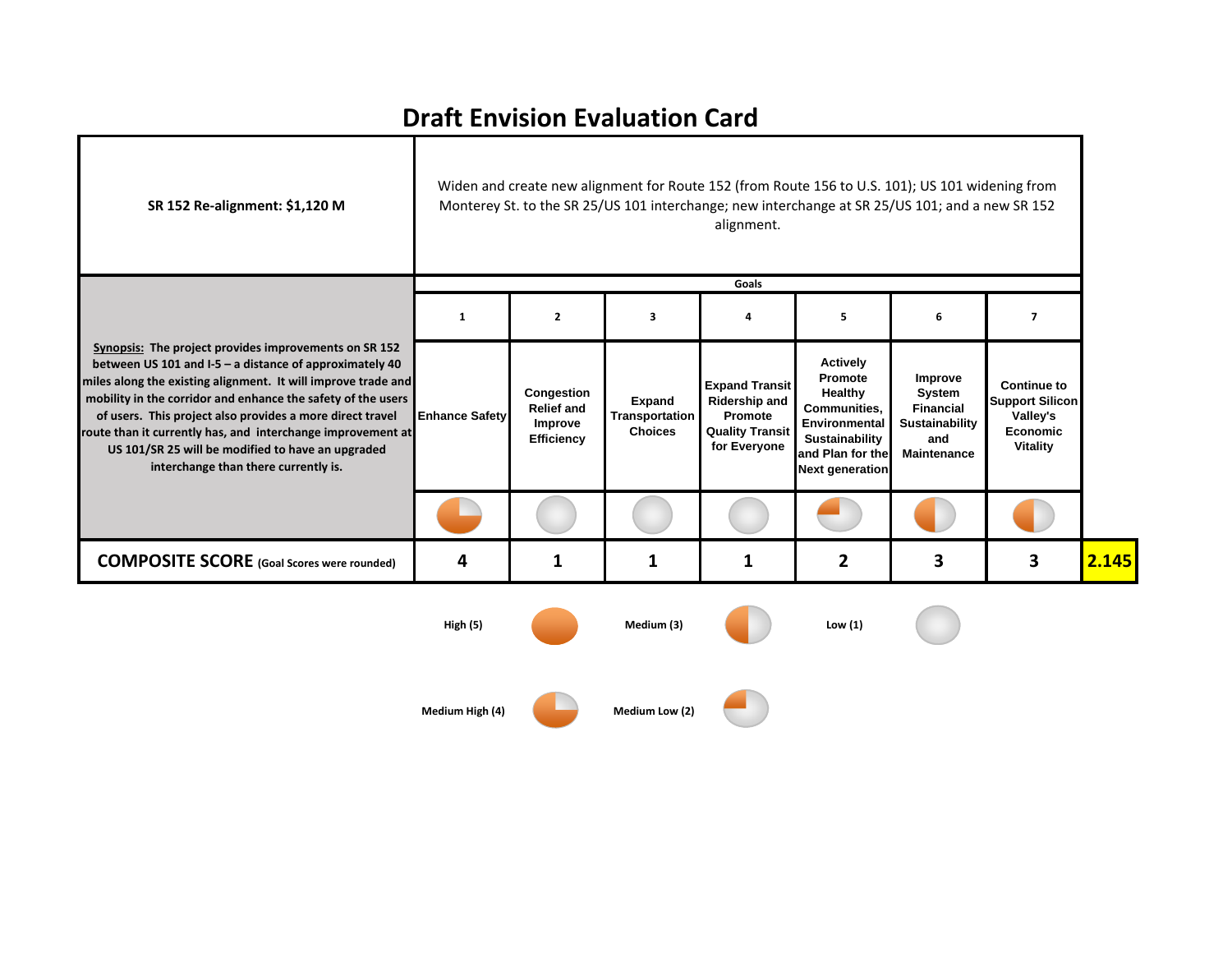| SR 237 Freeway Corridor: \$143 M                                                                                                                                                             |                       | Interchange and mainline improvements on SR 237. These improvements include: Intersection<br>improvements at Grant Rd.; Interchange improvements at N. 1st Street; SR 237 Westbound to<br>Southbound SR 85 Connector Ramp; Interchange improvements at SR 237/Mathilda Ave. and US<br>101/Mathilda Ave.; Westbound on ramp at Middlefield Rd.; Westbound off ramp improvements at Great<br>America Pkwy.; Westbound/Eastbound auxiliary lanes from First Street to Zanker Rd.; and Eastbound<br>auxiliary lanes from Mathilda Ave. to Fair Oaks Ave.<br>Goals |                                            |                                                                                                    |                                                                                                                                               |                                                                               |                                                                                  |       |  |
|----------------------------------------------------------------------------------------------------------------------------------------------------------------------------------------------|-----------------------|---------------------------------------------------------------------------------------------------------------------------------------------------------------------------------------------------------------------------------------------------------------------------------------------------------------------------------------------------------------------------------------------------------------------------------------------------------------------------------------------------------------------------------------------------------------|--------------------------------------------|----------------------------------------------------------------------------------------------------|-----------------------------------------------------------------------------------------------------------------------------------------------|-------------------------------------------------------------------------------|----------------------------------------------------------------------------------|-------|--|
|                                                                                                                                                                                              | 1                     | $\mathbf{2}$                                                                                                                                                                                                                                                                                                                                                                                                                                                                                                                                                  | 3                                          | 4                                                                                                  | 5                                                                                                                                             | 6                                                                             | 7                                                                                |       |  |
| Synopsis: The improvements along SR 237 will address both<br>access onto SR 237 from local roadways and improve safety<br>along the mainline through additional operational<br>improvements. | <b>Enhance Safety</b> | Congestion<br><b>Relief and</b><br>Improve<br><b>Efficiency</b>                                                                                                                                                                                                                                                                                                                                                                                                                                                                                               | Expand<br>Transportation<br><b>Choices</b> | <b>Expand Transit</b><br><b>Ridership and</b><br>Promote<br><b>Quality Transit</b><br>for Everyone | <b>Actively</b><br>Promote<br>Healthy<br><b>Communities.</b><br>Environmental<br>Sustainability<br>and Plan for the<br><b>Next generation</b> | Improve<br>System<br><b>Financial</b><br>Sustainability<br>and<br>Maintenance | <b>Continue to</b><br><b>Support Silicon</b><br>Valley's<br>Economic<br>Vitality |       |  |
|                                                                                                                                                                                              |                       |                                                                                                                                                                                                                                                                                                                                                                                                                                                                                                                                                               |                                            |                                                                                                    |                                                                                                                                               |                                                                               |                                                                                  |       |  |
| <b>COMPOSITE SCORE</b>                                                                                                                                                                       | 4                     | 2                                                                                                                                                                                                                                                                                                                                                                                                                                                                                                                                                             | 1                                          | 1                                                                                                  | 1                                                                                                                                             | 2                                                                             | 2                                                                                | 1.905 |  |
|                                                                                                                                                                                              | <b>High (5)</b>       |                                                                                                                                                                                                                                                                                                                                                                                                                                                                                                                                                               | Medium (3)                                 |                                                                                                    | Low $(1)$                                                                                                                                     |                                                                               |                                                                                  |       |  |

**Medium**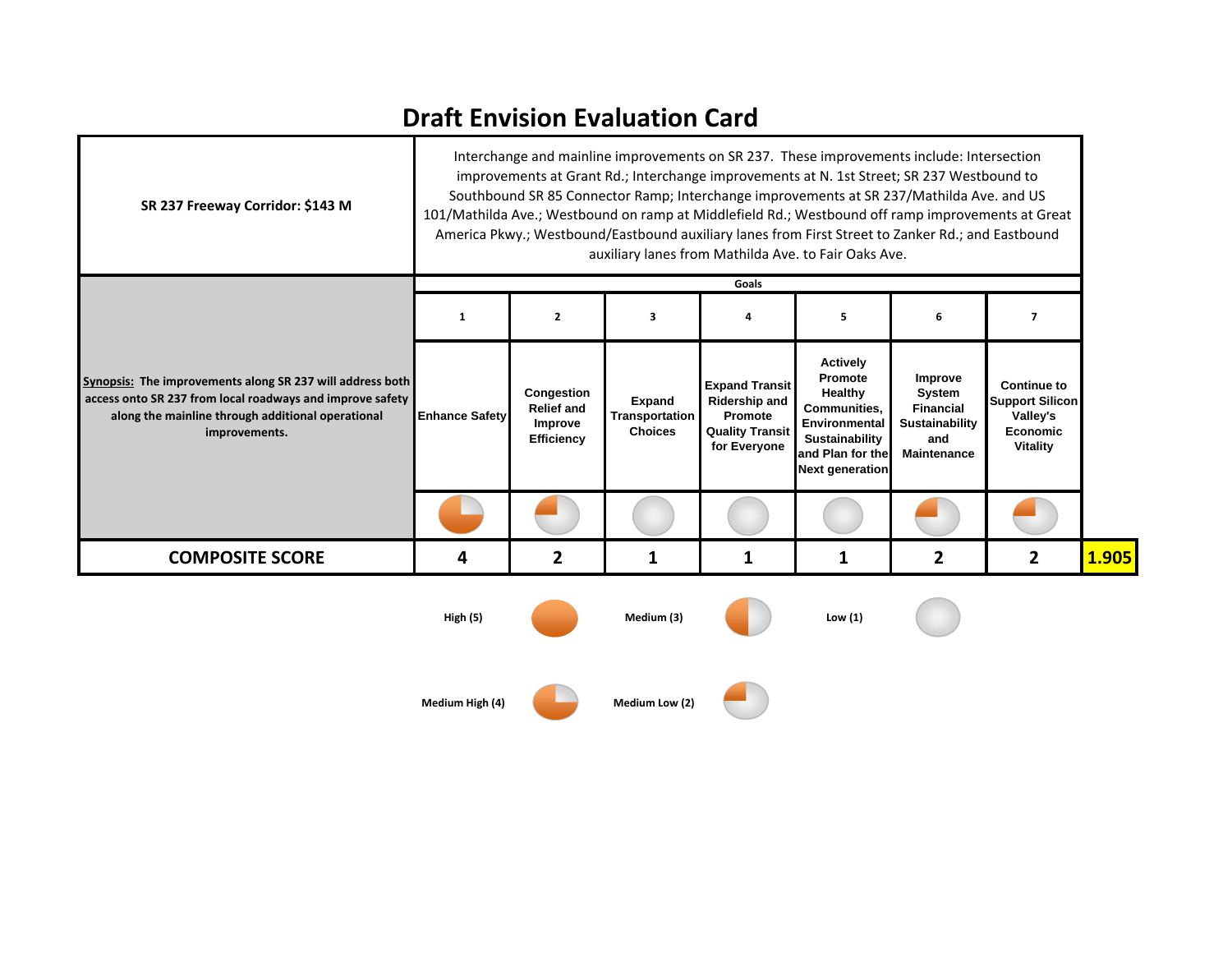| Stevens Creek Light Rail: \$1,500 M                                                                                                                                                                                                                                                                                                                                                                                                                                |                       |                                                          |                                            | San Jose.                                                                                          | Project would construct a new light rail line from De Anza college via Stevens Creek Blvd. to Downtown                                        |                                                                                                    |                                                                                                |       |
|--------------------------------------------------------------------------------------------------------------------------------------------------------------------------------------------------------------------------------------------------------------------------------------------------------------------------------------------------------------------------------------------------------------------------------------------------------------------|-----------------------|----------------------------------------------------------|--------------------------------------------|----------------------------------------------------------------------------------------------------|-----------------------------------------------------------------------------------------------------------------------------------------------|----------------------------------------------------------------------------------------------------|------------------------------------------------------------------------------------------------|-------|
| Synopsis: This high scoring project has the potential to                                                                                                                                                                                                                                                                                                                                                                                                           | $\mathbf{1}$          | $\mathbf{2}$                                             | $\overline{\mathbf{3}}$                    | Goals<br>4                                                                                         | 5                                                                                                                                             | 6                                                                                                  | $\overline{ }$                                                                                 |       |
| increase ridership in a congested corridor with growing<br>travel demand. The project is still in a conceptual stage and<br>there has been no engineering or environmental work<br>completed to date. Therefore, the costs of the project have<br>not been thoroughly analyzed. Like all transit projects,<br>performance related to the safety goal is limited by the<br>board-adopted criteria. It should be noted that taking transit<br>is safer than driving. | <b>Enhance Safety</b> | Congestion<br><b>Relief and</b><br>Improve<br>Efficiency | Expand<br>Transportation<br><b>Choices</b> | <b>Expand Transit</b><br><b>Ridership and</b><br>Promote<br><b>Quality Transit</b><br>for Everyone | <b>Actively</b><br>Promote<br><b>Healthy</b><br>Communities,<br>Environmental<br>Sustainability<br>and Plan for the<br><b>Next generation</b> | Improve<br><b>System</b><br><b>Financial</b><br><b>Sustainability</b><br>and<br><b>Maintenance</b> | <b>Continue to</b><br><b>Support Silicon</b><br>Valley's<br><b>Economic</b><br><b>Vitality</b> |       |
|                                                                                                                                                                                                                                                                                                                                                                                                                                                                    |                       |                                                          |                                            |                                                                                                    |                                                                                                                                               |                                                                                                    |                                                                                                |       |
| <b>COMPOSITE SCORE</b>                                                                                                                                                                                                                                                                                                                                                                                                                                             | 2                     | 3                                                        | 5                                          | 4                                                                                                  | 4                                                                                                                                             | 4                                                                                                  | 4                                                                                              | 3.664 |
|                                                                                                                                                                                                                                                                                                                                                                                                                                                                    | High (5)              |                                                          | Medium (3)                                 |                                                                                                    | Low $(1)$                                                                                                                                     |                                                                                                    |                                                                                                |       |
|                                                                                                                                                                                                                                                                                                                                                                                                                                                                    | Medium High (4)       |                                                          | Medium Low (2)                             |                                                                                                    |                                                                                                                                               |                                                                                                    |                                                                                                |       |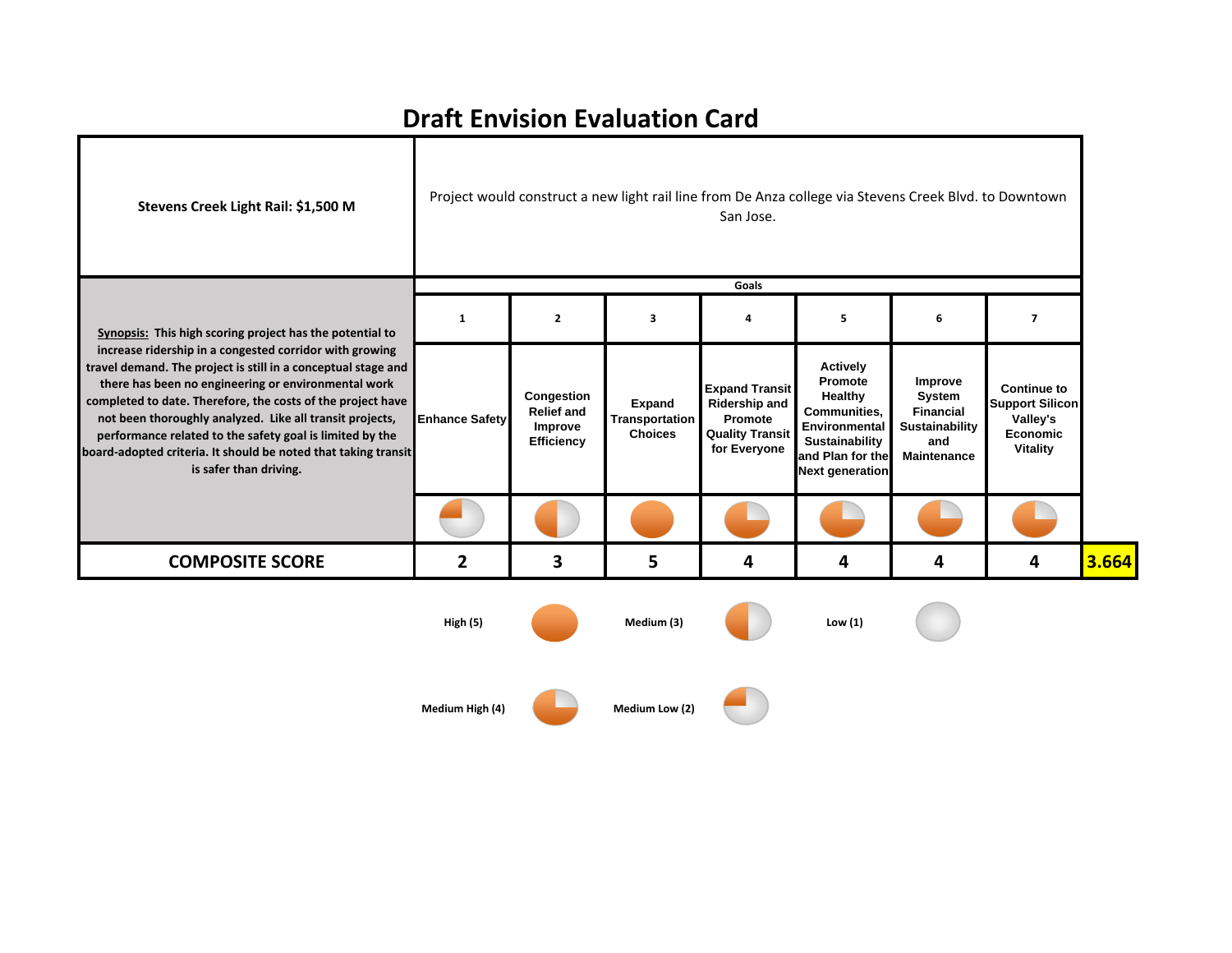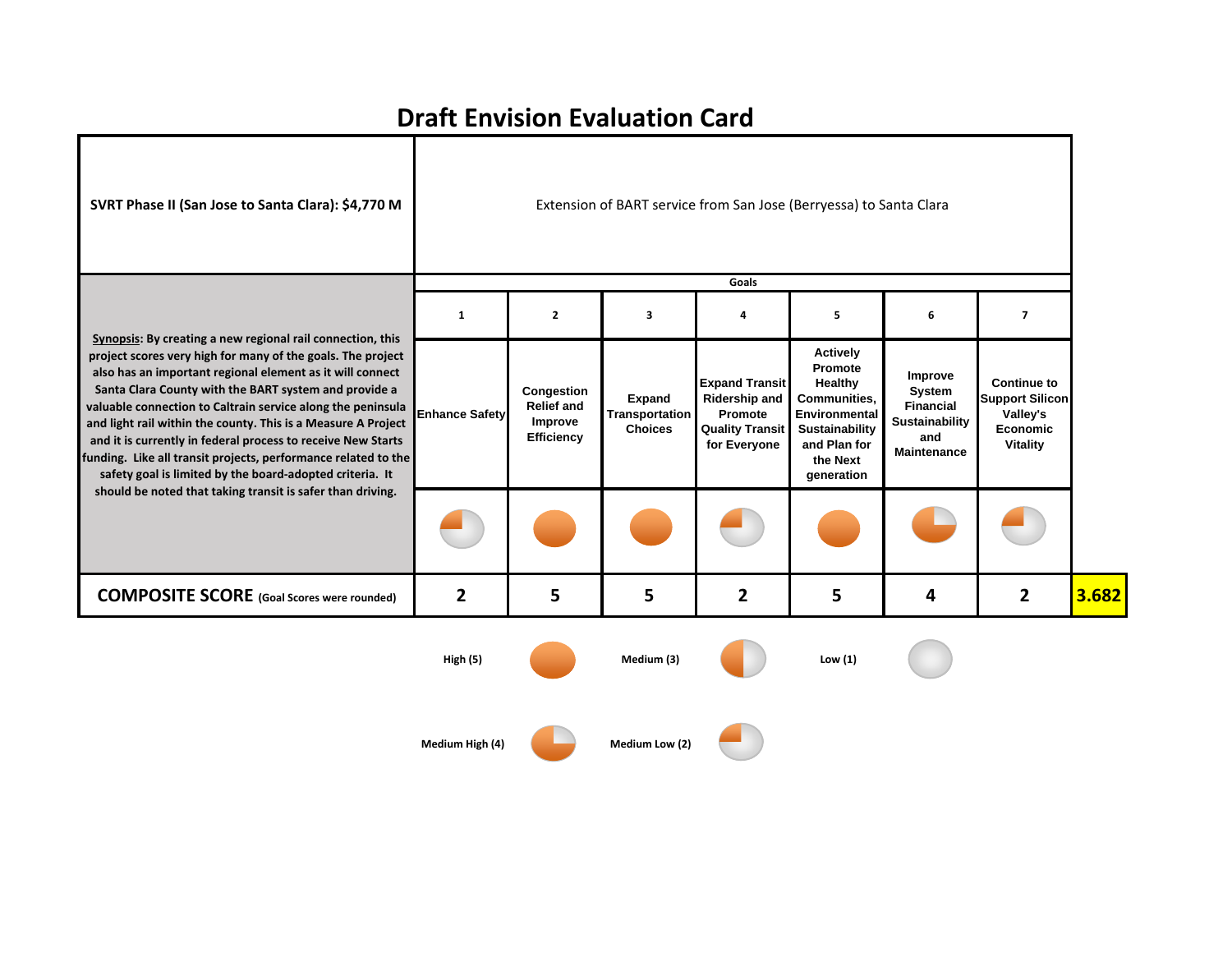a l

| Tasman West Reconstruction: \$150 M                                                                                                                                                                                                                                                                                                                                                                                                                                            |                 | Project would construct a light rail line along the 237 corridor and would bypass select stations along the<br>Tasman West line. |                                            |                                                                                                    |                                                                                                                                        |                                                                                             |                                                                                                |       |  |
|--------------------------------------------------------------------------------------------------------------------------------------------------------------------------------------------------------------------------------------------------------------------------------------------------------------------------------------------------------------------------------------------------------------------------------------------------------------------------------|-----------------|----------------------------------------------------------------------------------------------------------------------------------|--------------------------------------------|----------------------------------------------------------------------------------------------------|----------------------------------------------------------------------------------------------------------------------------------------|---------------------------------------------------------------------------------------------|------------------------------------------------------------------------------------------------|-------|--|
|                                                                                                                                                                                                                                                                                                                                                                                                                                                                                |                 |                                                                                                                                  |                                            | Goals                                                                                              |                                                                                                                                        |                                                                                             |                                                                                                |       |  |
| Synopsis: By reconstructing light rail along the 237 corridor,                                                                                                                                                                                                                                                                                                                                                                                                                 | $\mathbf{1}$    | $\mathbf{2}$                                                                                                                     | 3                                          | 4                                                                                                  | 5                                                                                                                                      | 6                                                                                           | $\overline{7}$                                                                                 |       |  |
| this project scores well for imroving transit travel time<br>through the area. The project is still in a conceptual stage<br>and there has been no engineering or environmental work<br>completed. Therefore, the costs of the project have not been<br>thoroughly analyzed. Like all transit projects, performance Enhance Safety<br>related to the safety goal is limited by the board-adopted<br>criteria. It should be noted that taking transit is safer than<br>driving. |                 | Congestion<br><b>Relief and</b><br>Improve<br>Efficiency                                                                         | Expand<br>Transportation<br><b>Choices</b> | <b>Expand Transit</b><br><b>Ridership and</b><br>Promote<br><b>Quality Transit</b><br>for Everyone | <b>Actively</b><br>Promote<br>Healthy<br>Communities,<br>Environmental<br>Sustainability<br>and Plan for the<br><b>Next generation</b> | Improve<br>System<br><b>Financial</b><br><b>Sustainability</b><br>and<br><b>Maintenance</b> | <b>Continue to</b><br><b>Support Silicon</b><br>Valley's<br><b>Economic</b><br><b>Vitality</b> |       |  |
|                                                                                                                                                                                                                                                                                                                                                                                                                                                                                |                 |                                                                                                                                  |                                            |                                                                                                    |                                                                                                                                        |                                                                                             |                                                                                                |       |  |
| <b>COMPOSITE SCORE</b> (Goal Scores were rounded)                                                                                                                                                                                                                                                                                                                                                                                                                              | 1               | 2                                                                                                                                | 5                                          | 2                                                                                                  | 3                                                                                                                                      | $\overline{2}$                                                                              | $\mathbf{2}$                                                                                   | 2.427 |  |
|                                                                                                                                                                                                                                                                                                                                                                                                                                                                                | <b>High (5)</b> |                                                                                                                                  | Medium (3)                                 |                                                                                                    | Low $(1)$                                                                                                                              |                                                                                             |                                                                                                |       |  |
|                                                                                                                                                                                                                                                                                                                                                                                                                                                                                |                 |                                                                                                                                  |                                            |                                                                                                    |                                                                                                                                        |                                                                                             |                                                                                                |       |  |

**High (4) Medium Low (2)**

**Medium**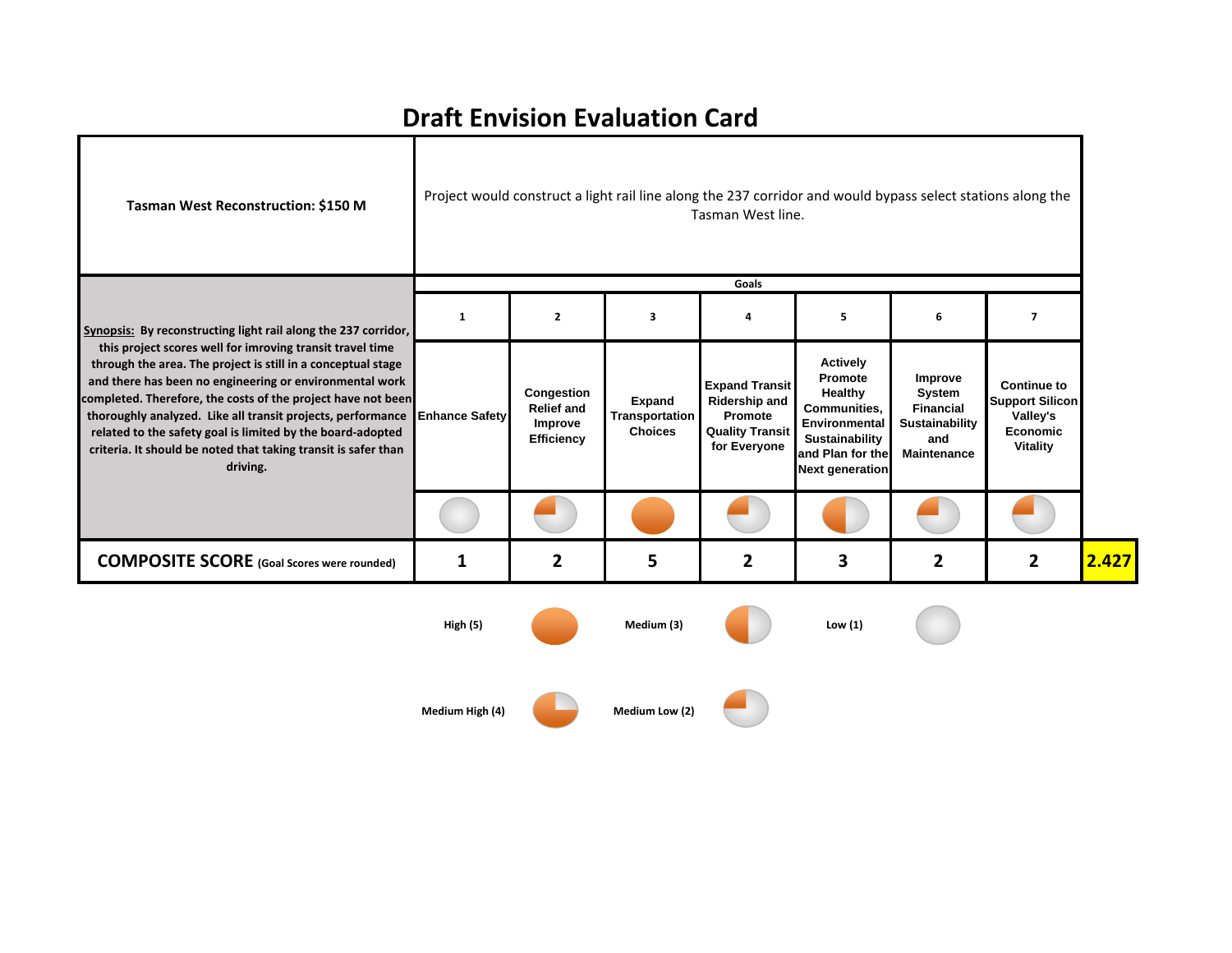Т

 $\sim$ 

| Upgraded Santa Clara Great America Intermodal<br>Station: \$200 M                                                                                                                                                                                                                                                 |                       | The project will provide for replacement of the Santa Clara Great America station with a new center island<br>boarding platform, in conjunction with construction of double track on the ACE/Capitol Corridor route in<br>this area and relocation of the VTA Lick Mill Light Rail station to a position on the a reconstructed Tasman<br>Drive overcrossing above the revised boarding ACE/Capitol Corridor platform.<br>Goals |                                            |                                                                                                    |                                                                                                                                               |                                                                                      |                                                                                         |       |  |
|-------------------------------------------------------------------------------------------------------------------------------------------------------------------------------------------------------------------------------------------------------------------------------------------------------------------|-----------------------|---------------------------------------------------------------------------------------------------------------------------------------------------------------------------------------------------------------------------------------------------------------------------------------------------------------------------------------------------------------------------------------------------------------------------------|--------------------------------------------|----------------------------------------------------------------------------------------------------|-----------------------------------------------------------------------------------------------------------------------------------------------|--------------------------------------------------------------------------------------|-----------------------------------------------------------------------------------------|-------|--|
|                                                                                                                                                                                                                                                                                                                   |                       |                                                                                                                                                                                                                                                                                                                                                                                                                                 |                                            |                                                                                                    |                                                                                                                                               |                                                                                      |                                                                                         |       |  |
|                                                                                                                                                                                                                                                                                                                   | $\mathbf{1}$          | $\mathbf{2}$                                                                                                                                                                                                                                                                                                                                                                                                                    | $\overline{\mathbf{3}}$                    | 4                                                                                                  | 5                                                                                                                                             | 6                                                                                    | $\overline{7}$                                                                          |       |  |
| Synopsis: This project looks to provide improved<br>connectivity between heavy rail and VTA Light Rail by<br>relocating the station where there is equal access to both<br>modes of rail. The station location will also make it easier<br>for pedestrians and bicyclists to access both rail and bus<br>transit. | <b>Enhance Safety</b> | Congestion<br><b>Relief and</b><br>Improve<br>Efficiency                                                                                                                                                                                                                                                                                                                                                                        | Expand<br>Transportation<br><b>Choices</b> | <b>Expand Transit</b><br><b>Ridership and</b><br>Promote<br><b>Quality Transit</b><br>for Everyone | <b>Actively</b><br>Promote<br>Healthy<br>Communities,<br><b>Environmental</b><br>Sustainability<br>and Plan for the<br><b>Next generation</b> | Improve<br>System<br><b>Financial</b><br>Sustainability<br>and<br><b>Maintenance</b> | <b>Continue to</b><br><b>Support Silicon</b><br>Valley's<br>Economic<br><b>Vitality</b> |       |  |
|                                                                                                                                                                                                                                                                                                                   |                       |                                                                                                                                                                                                                                                                                                                                                                                                                                 |                                            |                                                                                                    |                                                                                                                                               |                                                                                      |                                                                                         |       |  |
| <b>COMPOSITE SCORE</b> (Goal Scores were rounded)                                                                                                                                                                                                                                                                 | 2                     | 2                                                                                                                                                                                                                                                                                                                                                                                                                               | 5                                          | 2                                                                                                  | 4                                                                                                                                             | 3                                                                                    | $\mathbf{2}$                                                                            | 2.781 |  |
|                                                                                                                                                                                                                                                                                                                   | <b>High (5)</b>       |                                                                                                                                                                                                                                                                                                                                                                                                                                 | Medium (3)                                 |                                                                                                    | Low $(1)$                                                                                                                                     |                                                                                      |                                                                                         |       |  |
|                                                                                                                                                                                                                                                                                                                   |                       |                                                                                                                                                                                                                                                                                                                                                                                                                                 |                                            |                                                                                                    |                                                                                                                                               |                                                                                      |                                                                                         |       |  |

**Medium**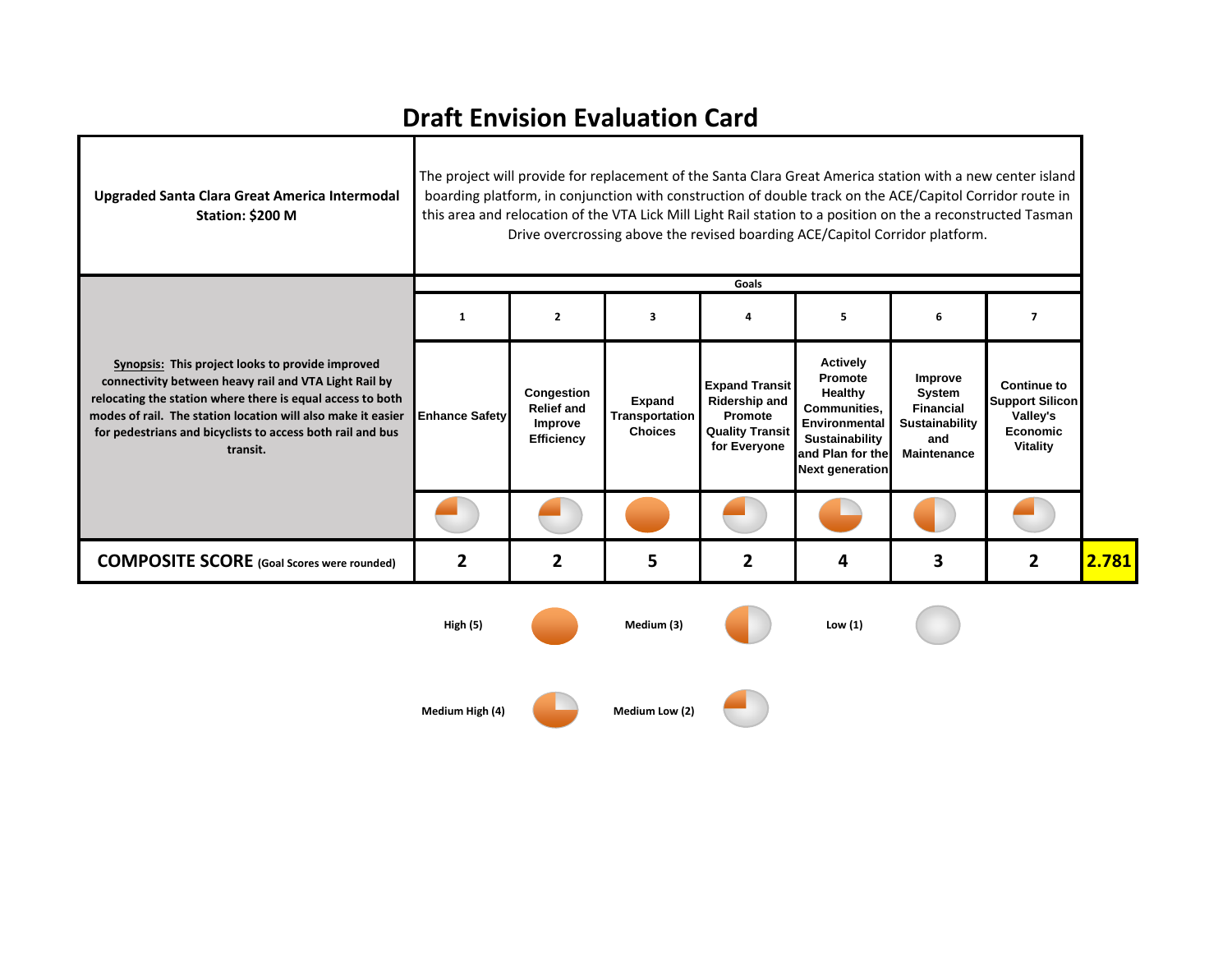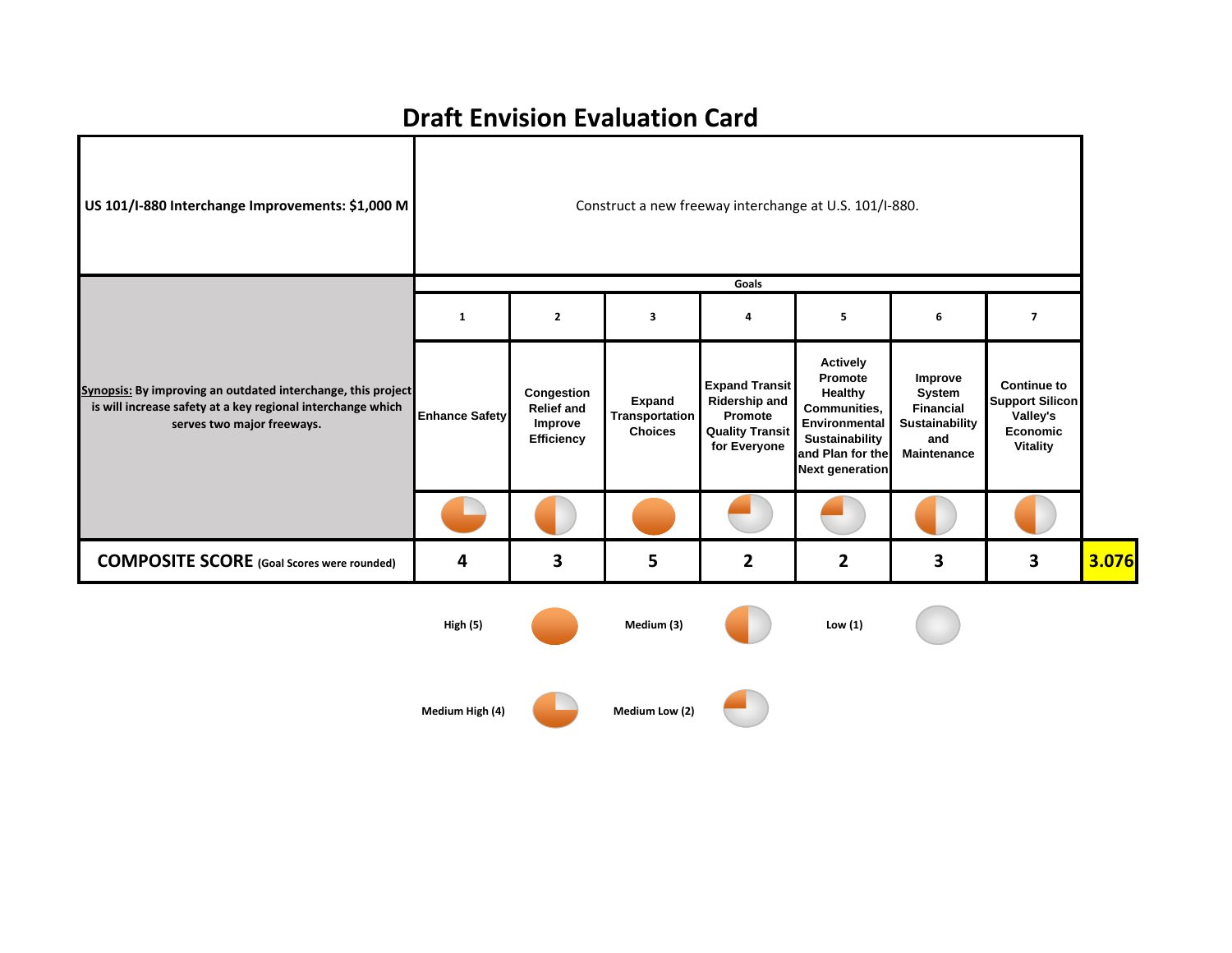| US 101 Freeway Corridor: \$635 M                                                                                                                                                                                                                                                                                                             | Interchange and mainline improvements on US 101. Improvements include: Interchange improvements at<br>Shoreline Blvd., Montague Expwy., Zanker Rd./4th St., Old Oakland Rd., Mabury Rd./Taylor St., Hellyer<br>Ave., Blossom Hill Rd., Buena Vista Ave., SR 152/10th St., Fair Oaks Ave., and Moffett Blvd.; Embarcadero<br>Rd./Oregon Expwy. improvments; Southbound auxiliary lanes from Ellis St. to SR 237 and from Great<br>America Pkwy. to Lawrence Expwy.; Southbound imrpovements at Central/De La Cruz/Trimble; Double<br>land Southbound offramp at SR 237; and US 101 interchange improvements from San Antonio Rd. to<br>Charleston Rd./Rengstorff Ave.<br>Goals |                                                                 |                                            |                                                                                                    |                                                                                                                                                      |                                                                                             |                                                                                         |       |  |
|----------------------------------------------------------------------------------------------------------------------------------------------------------------------------------------------------------------------------------------------------------------------------------------------------------------------------------------------|-------------------------------------------------------------------------------------------------------------------------------------------------------------------------------------------------------------------------------------------------------------------------------------------------------------------------------------------------------------------------------------------------------------------------------------------------------------------------------------------------------------------------------------------------------------------------------------------------------------------------------------------------------------------------------|-----------------------------------------------------------------|--------------------------------------------|----------------------------------------------------------------------------------------------------|------------------------------------------------------------------------------------------------------------------------------------------------------|---------------------------------------------------------------------------------------------|-----------------------------------------------------------------------------------------|-------|--|
| Synopsis: The US 101 corridor projects improve mainline<br>operations for the corridor allowing for reduced congestion.<br>It will also provide a few interchange improvements that<br>make the transition onto the freeway smoother with less<br>operational inefficiencies and provide access to job centers<br>along the US 101 corridor. | $\mathbf{1}$                                                                                                                                                                                                                                                                                                                                                                                                                                                                                                                                                                                                                                                                  | $\mathbf{2}$                                                    | 3                                          | 4                                                                                                  | 5                                                                                                                                                    | 6                                                                                           | 7                                                                                       |       |  |
|                                                                                                                                                                                                                                                                                                                                              | <b>Enhance Safety</b>                                                                                                                                                                                                                                                                                                                                                                                                                                                                                                                                                                                                                                                         | Congestion<br><b>Relief and</b><br>Improve<br><b>Efficiency</b> | Expand<br>Transportation<br><b>Choices</b> | <b>Expand Transit</b><br><b>Ridership and</b><br>Promote<br><b>Quality Transit</b><br>for Everyone | <b>Actively</b><br><b>Promote</b><br>Healthy<br>Communities,<br><b>Environmental</b><br>Sustainability<br>and Plan for the<br><b>Next generation</b> | Improve<br>System<br><b>Financial</b><br><b>Sustainability</b><br>and<br><b>Maintenance</b> | <b>Continue to</b><br><b>Support Silicon</b><br>Valley's<br>Economic<br><b>Vitality</b> |       |  |
|                                                                                                                                                                                                                                                                                                                                              |                                                                                                                                                                                                                                                                                                                                                                                                                                                                                                                                                                                                                                                                               |                                                                 |                                            |                                                                                                    |                                                                                                                                                      |                                                                                             |                                                                                         |       |  |
| <b>COMPOSITE SCORE</b>                                                                                                                                                                                                                                                                                                                       | 4                                                                                                                                                                                                                                                                                                                                                                                                                                                                                                                                                                                                                                                                             | 2                                                               | 1                                          | 1                                                                                                  | 1                                                                                                                                                    | 3                                                                                           | 3                                                                                       | 2.110 |  |
|                                                                                                                                                                                                                                                                                                                                              | High (5)                                                                                                                                                                                                                                                                                                                                                                                                                                                                                                                                                                                                                                                                      |                                                                 | Medium (3)                                 |                                                                                                    | Low $(1)$                                                                                                                                            |                                                                                             |                                                                                         |       |  |
|                                                                                                                                                                                                                                                                                                                                              | Medium High (4)                                                                                                                                                                                                                                                                                                                                                                                                                                                                                                                                                                                                                                                               |                                                                 | Medium Low (2)                             |                                                                                                    |                                                                                                                                                      |                                                                                             |                                                                                         |       |  |